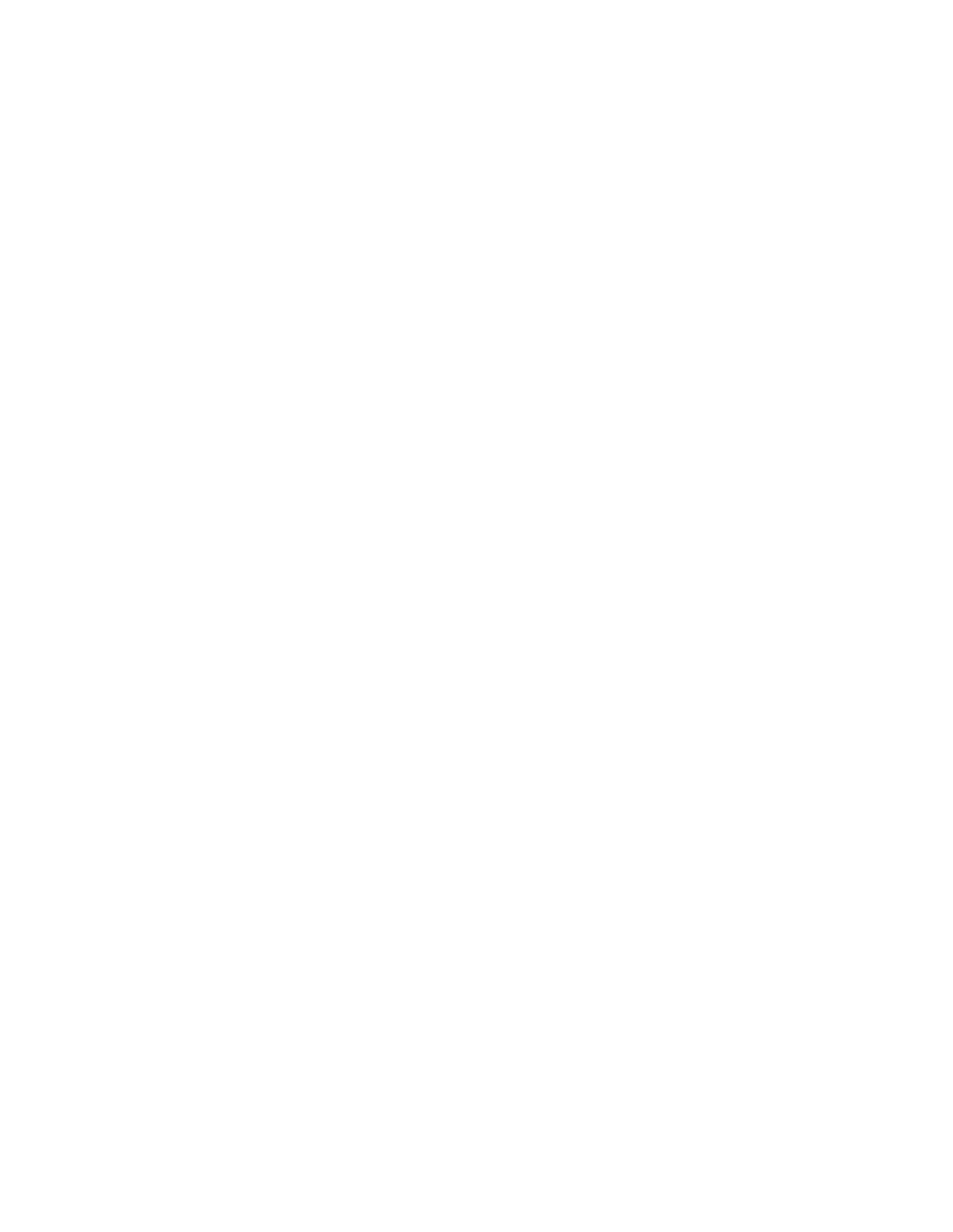

## NEW YORK STATE BAR ASSOCIATION

## 2011 SECTION DIVERSITY REPORT CARD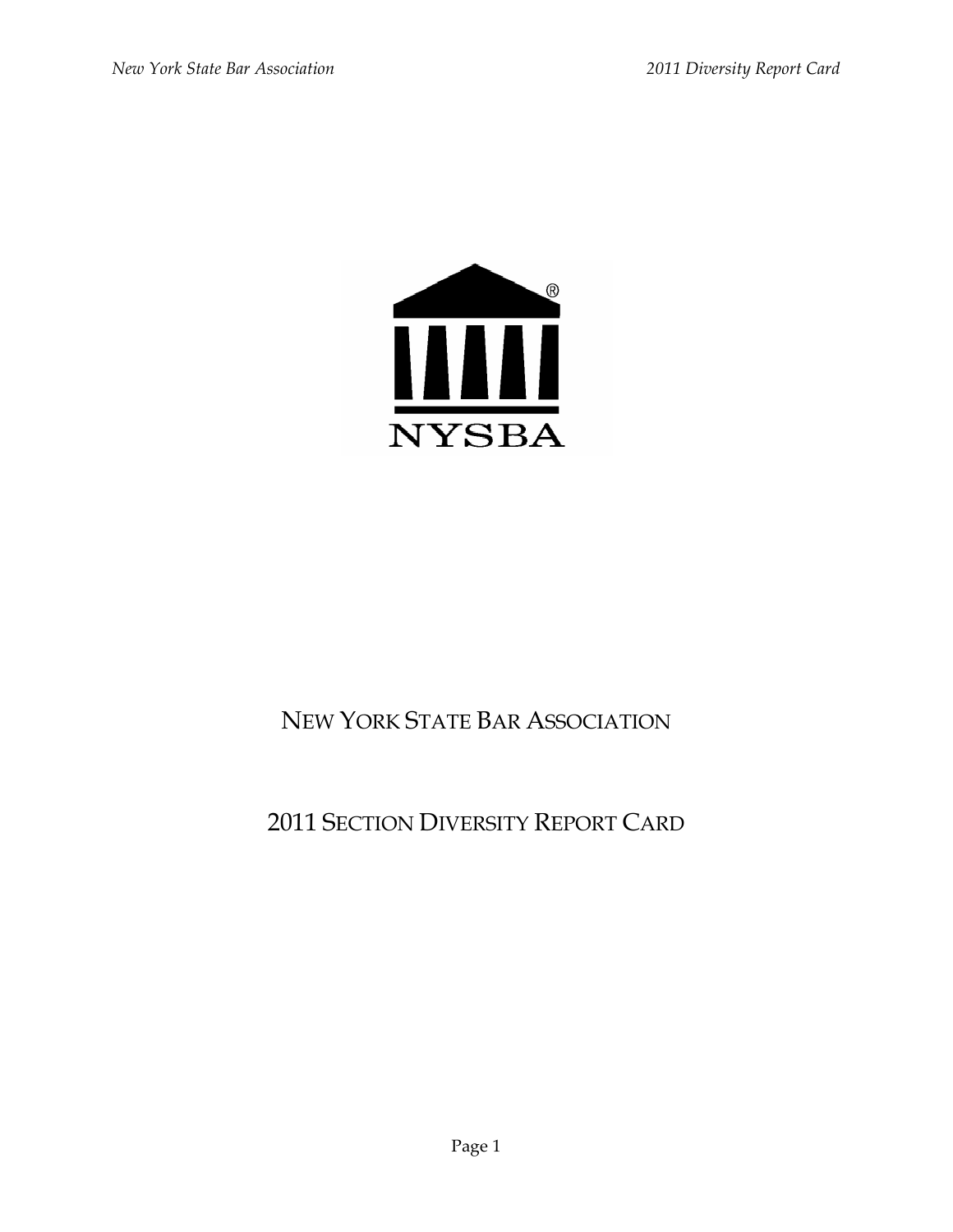## JANUARY 2012 COMMITTEE ON DIVERSITY AND

## **INCLUSION**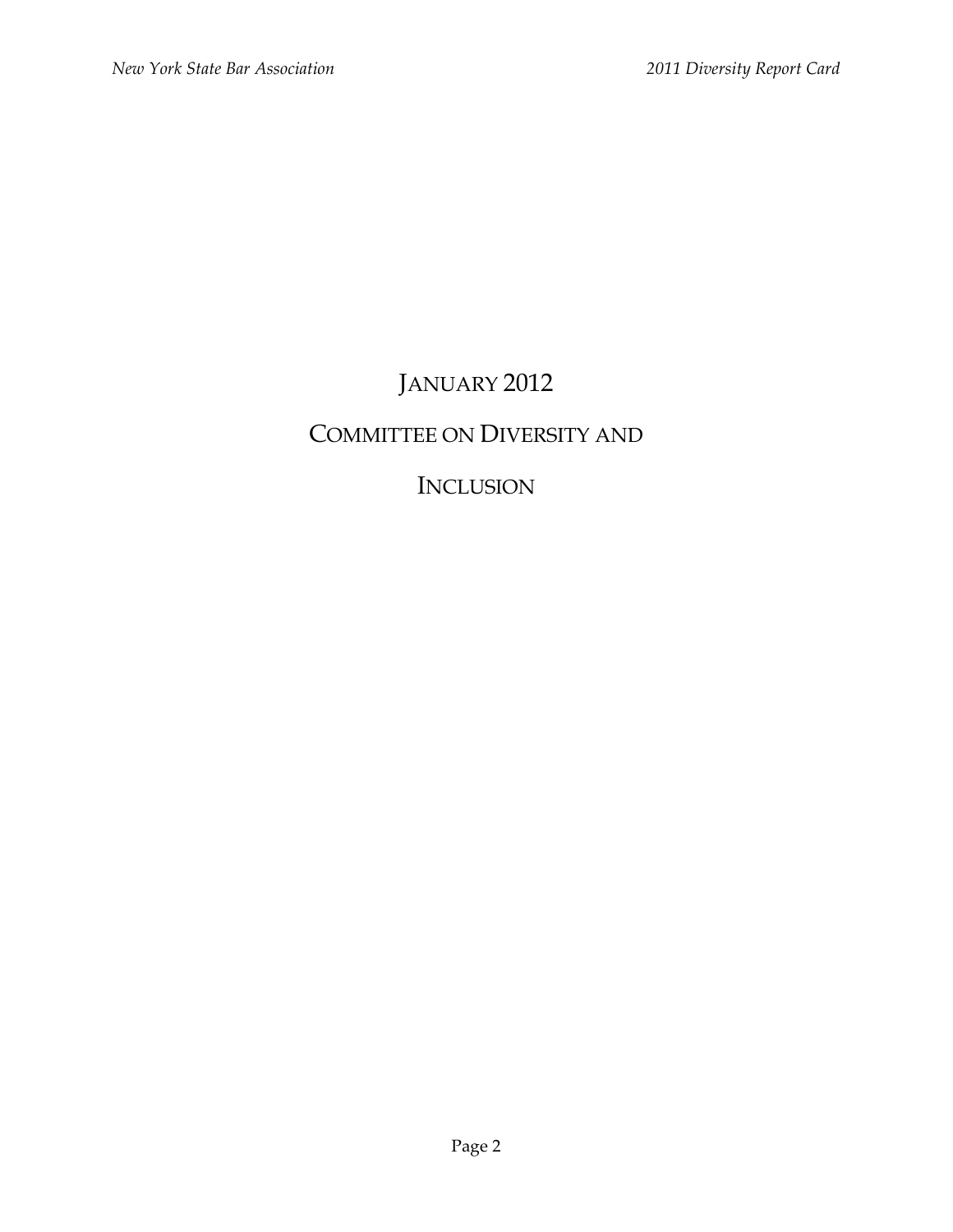#### **2011 SECTION DIVERSITY REPORT CARD**

#### **I. INTRODUCTION**

The New York State Bar Association is strongly committed to enhancing diversity at every level of participation. We believe that our Association is at its best when our work is inclusive and reflects the diversity of our profession and our society. As a part of our ongoing efforts in this area, in 2005, the Committee on Diversity and Leadership Development conducted an initial Section Diversity Survey. The survey was designed to evaluate the level of diversity in Section leadership, membership and activities, and to inform the Association of ongoing Section initiatives to enhance diversity. Using survey results, the Committee developed a Diversity Report Card, which the Executive Committee considered as an informational item at its June 23 and 24, 2005 meeting.

In general terms, the 2005 Section Diversity Report Card showed that nearly one-third of Section chairs were female, but that only 11 Sections had executive committees reflective of the gender composition of the Section membership. In addition, only nine of 23 Section executive committees had race/ethnic diversity equal to or greater than their respective Section membership. In an effort to improve Section diversity, by 2005, nearly half of the Sections had appointed a diversity chair and/or formed a diversity committee, and developed a diversity plan.

The 2007 Section Diversity Report Card showed that one-quarter of Section chairs were female, and that 11 Sections had executive committees reflective of the gender composition of their respective Section membership. In 2007, 14 Section executive committees had race/ethnic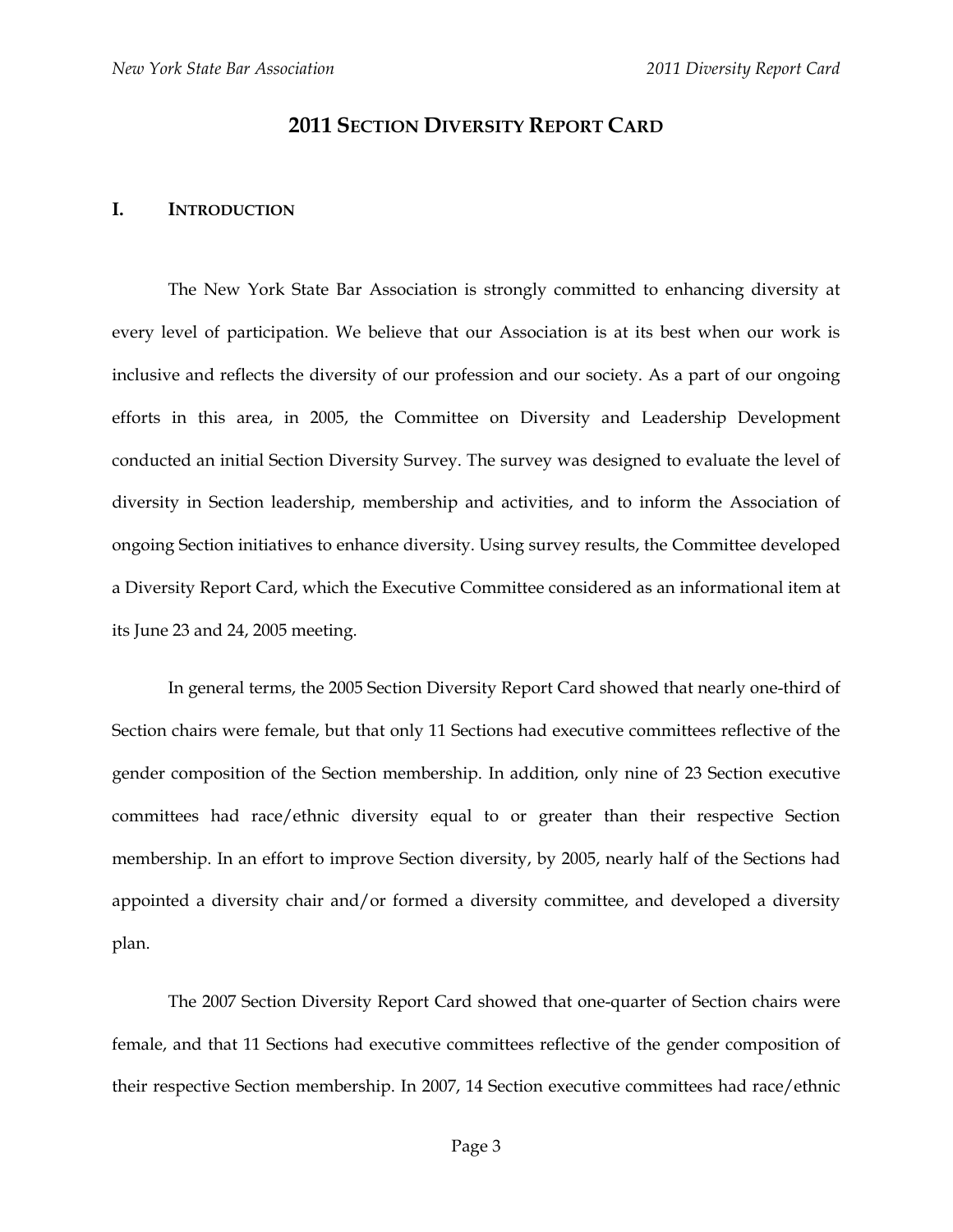diversity equal to or greater than their Section membership. In April 2008, the House of Delegates approved the 2007 Section Diversity Report Card and recommendations, which included using the report at the Section Leaders' Conference to encourage continued progress in increasing diversity; publicizing the report on the Association's Web site and in the *State Bar News*; developing a strategic plan with the aid of the Association's Department of Bar Services to assist Sections in collaborating with minority bar associations to enhance section diversity; and convening a joint conference of all Section diversity committees and/or leaders for the purpose of fostering collaboration among the Sections. In January 2010, the House of Delegates approved the 2009 Section Diversity Report Card and recommendations, which included some of the recommendations from the 2007 Report Card and added implementing a process to collect diversity data from Section publication editors and CLE program chairs and faculty and to promote increased self-reporting from Section members in these areas, as well as a request for additional staff support (in the form of an intern or law student). To date, some—but not all—of these recommendations have been carried out. The most recent Section Diversity Survey was conducted in the spring and summer of 2011 and the results are included in this report.

Among other insights, data gathered for the 2011 Section Diversity Report Card revealed:

• More than one-quarter of Section chairs were female, similar to 2009 and 2007. This year, however, 10 of the 25 Sections had executive committees reflective of the gender composition of the Section's membership, compared to 8 Sections in 2009 and 11 Sections (out of a then total of 23 Sections) in 2007.

• Five Section executive committees had race/ethnic diversity equal to or greater than their respective Section membership, compared to six Sections in 2009 and 14 Sections in 2007.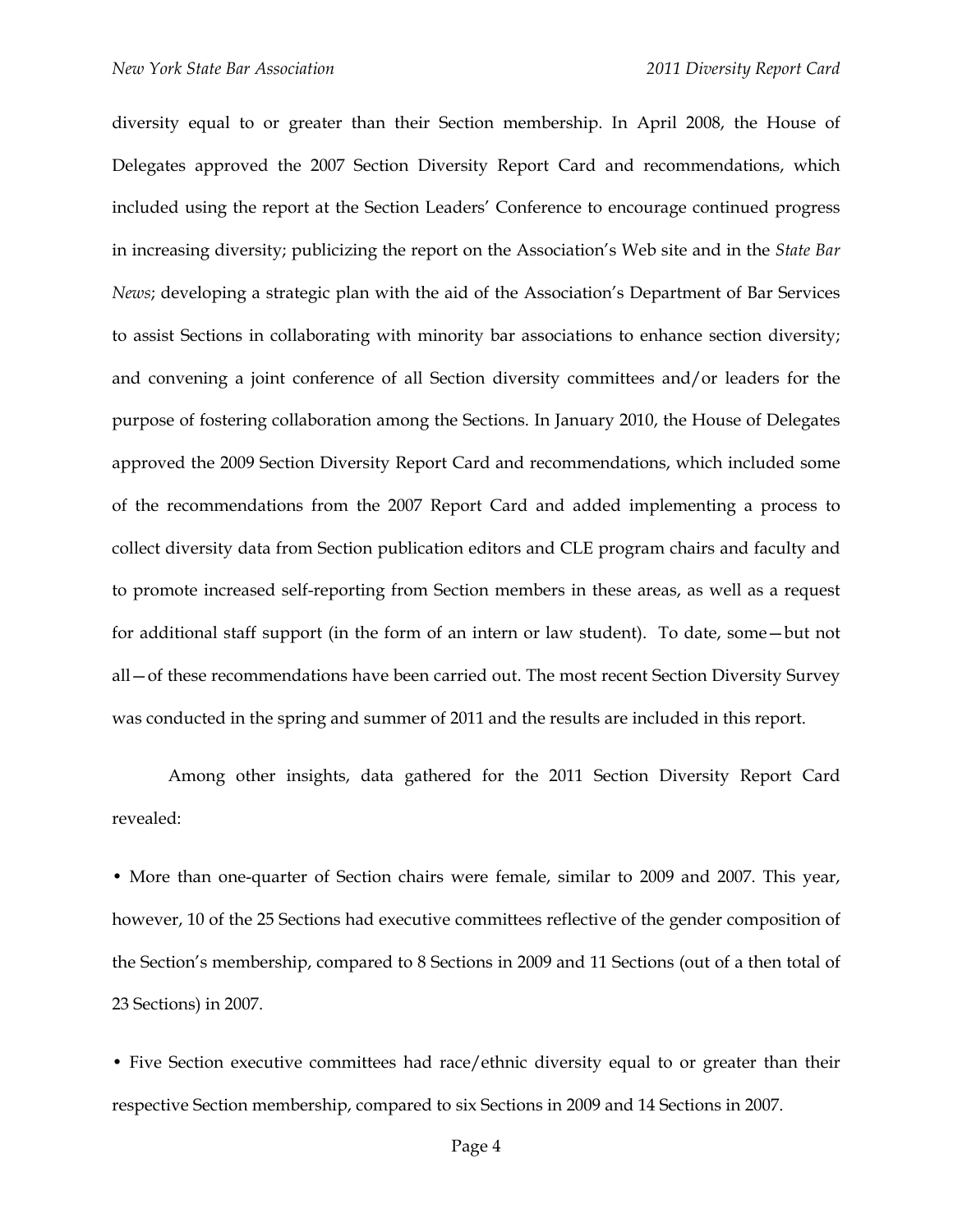• Six Section executive committees had sexual orientation diversity equal to or greater than their respective Section membership, down from seven Sections in 2009, the first year data were collected regarding the sexual orientation of Section members and leadership.

Improving diversity remains a top priority for our Association. At the beginning of his term, President Vincent E. Doyle announced the President's Section Diversity Challenge. The Challenge was designed to encourage each Section to develop and implement diversity initiatives, with both short- and long-term goals. The Membership Committee, the Committee on Diversity and Inclusion, and Association staff are available to assist the Sections as they complete the different phases of the plan. The Challenge provides a flexible framework for ongoing diversity efforts, recognizing that different Sections have different strengths, weaknesses and objectives in this area.

We are also hopeful that some structural changes within the Association will facilitate Section participation in diversity initiatives. We recently created a Department of Section Services, staffed by full-time, dedicated liaisons. Sections were previously assisted by Association staff members who had various other duties in addition to their Section responsibilities. The structure of the new Department is intended to provide consistent, highquality support, and to help the Sections achieve their membership- and diversity-related goals.

We look forward to seeing the results of these and other ongoing initiatives related to diversity and Section services. The Diversity Report Card is a useful tool that allows us to measure our progress. We hope that the focus we have placed on these important priorities will be reflected in future Report Cards, with respect to both improved participation rates and enhanced diversity among our Sections' membership and leadership. The most recent Section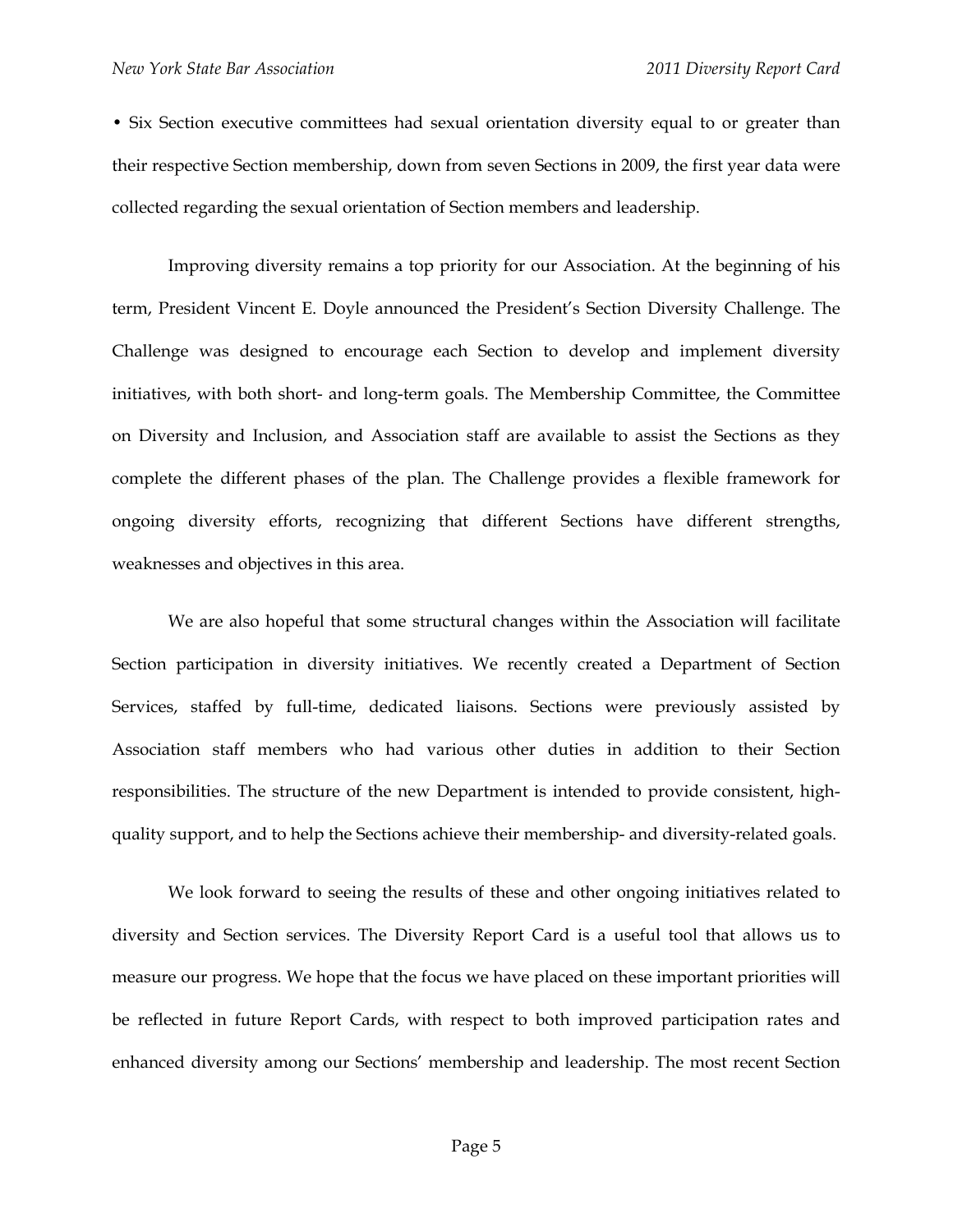Diversity Survey was conducted in the spring and summer of 2011, and the results of that survey are included in this report.

#### **II. METHODOLOGY**

 In 2005, the 23 Section chairs were asked to complete and return a survey reporting on the ethnicity, gender and disability status of leaders of their respective Sections, as well as the ethnicity, gender and disability status of publication editors, program chairs and program faculty from 2004. They were asked also to provide information about their Section's diversity plans, including whether the Section had a diversity chair and/or committee.

 In 2007, two automated surveys were used to collect this same information. The surveys were distributed by both email and regular mail, and Section leaders could respond either by using a link embedded directly in the email or by returning the information by regular mail or fax.

The first 2007 survey was a three-question census sent to 1,357 Section leaders, including officers, executive committee members, nominating committee members, committee chairs and the like, asking them to report their individual ethnicity, gender and disability status. Of the 1,357 leaders surveyed, 99% (1,343) volunteered information regarding their gender, 78% (1,056) volunteered race/ethnicity information, and 55% (743) volunteered information regarding disability status.

The second 2007 survey was a questionnaire sent to each of the 23 Section chairs, requesting a report on the ethnicity, gender and disability status of Section publication editors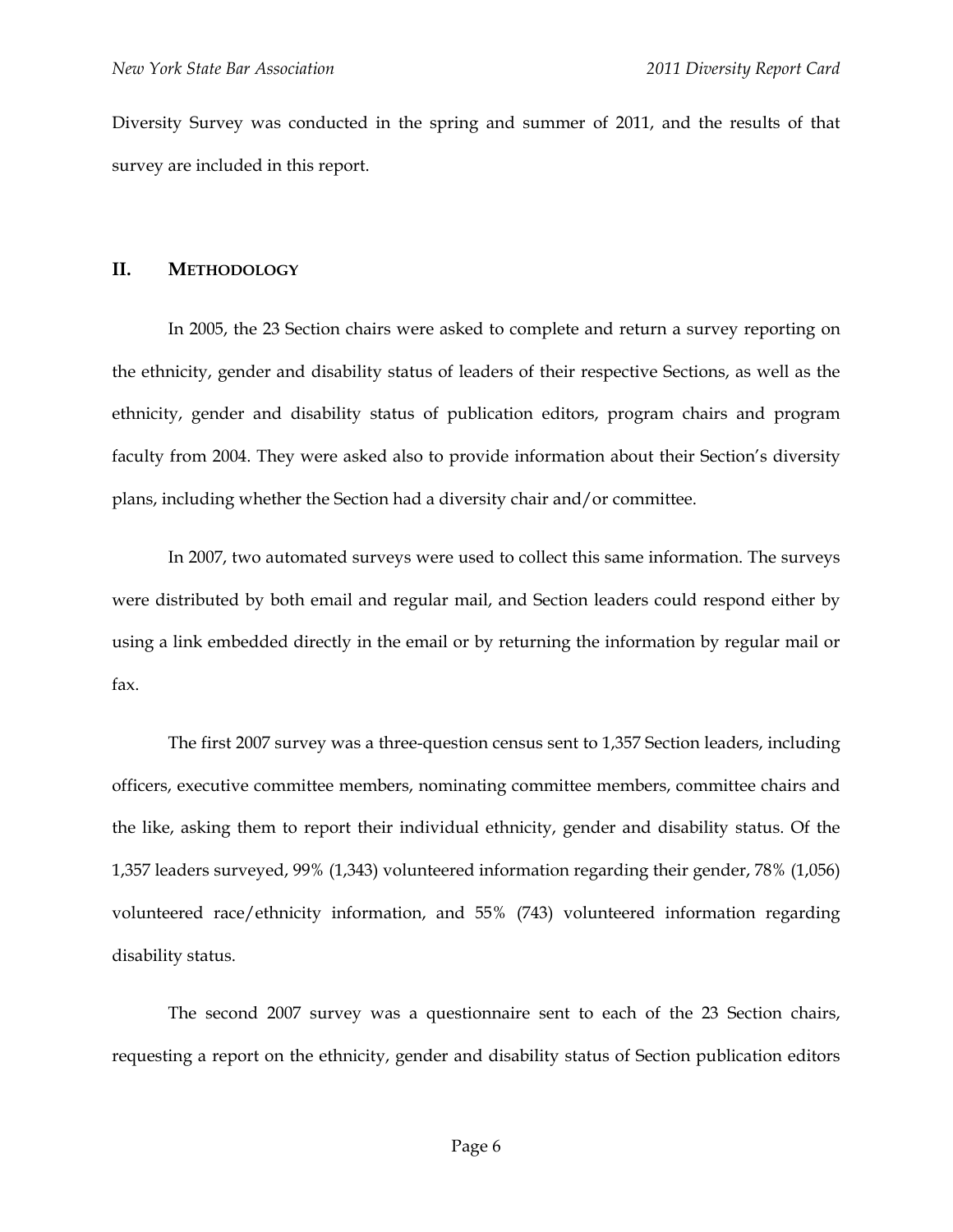and program faculty from 2006, as well as the Section's diversity plan and officers, if applicable. We received responses from all 23 Section chairs.

Similarly, in 2009, two surveys were used: a four-question census sent to 1,445 Section leaders, and a questionnaire sent to each of the 25 Section Chairs. The 2009 census and survey were essentially the same census and survey as used in 2007, the only difference being the addition of questions seeking information about members' sexual orientation. In 2009, of the 1,445 leaders surveyed, 99% (1,434) volunteered information regarding their gender, 77% (966) volunteered race/ethnicity information, 63% (904) volunteered information regarding disability status, and 37% (532) volunteered information on sexual orientation. However, of the questionnaires sent to the 25 Section Chairs—which requested a report on the ethnicity, gender and disability status of Section publication editors and program faculty from 2008, as well as the Section's diversity plan and officers—12 provided responses:

| • Business Law                       | • Health Law        |
|--------------------------------------|---------------------|
| • Commercial and Federal Litigation  | • Judicial          |
| • Criminal Justice                   | • Municipal Law     |
| • Dispute Resolution                 | • Real Property Law |
| • Entertainment, Arts and Sports Law | • Senior Lawyers    |
| • Environmental Law                  | $\bullet$ Tax       |

For the 2011 Report Card, data from four surveys were used:

1) The 2011 Member Profile was sent to 1,525 Section leaders with a specific request to complete all four questions under the "Optional Info" category of the profile, which details a leader's gender, ethnicity, sexual orientation and disability status (*see* Appendix A). Out of 1,525 Section leaders: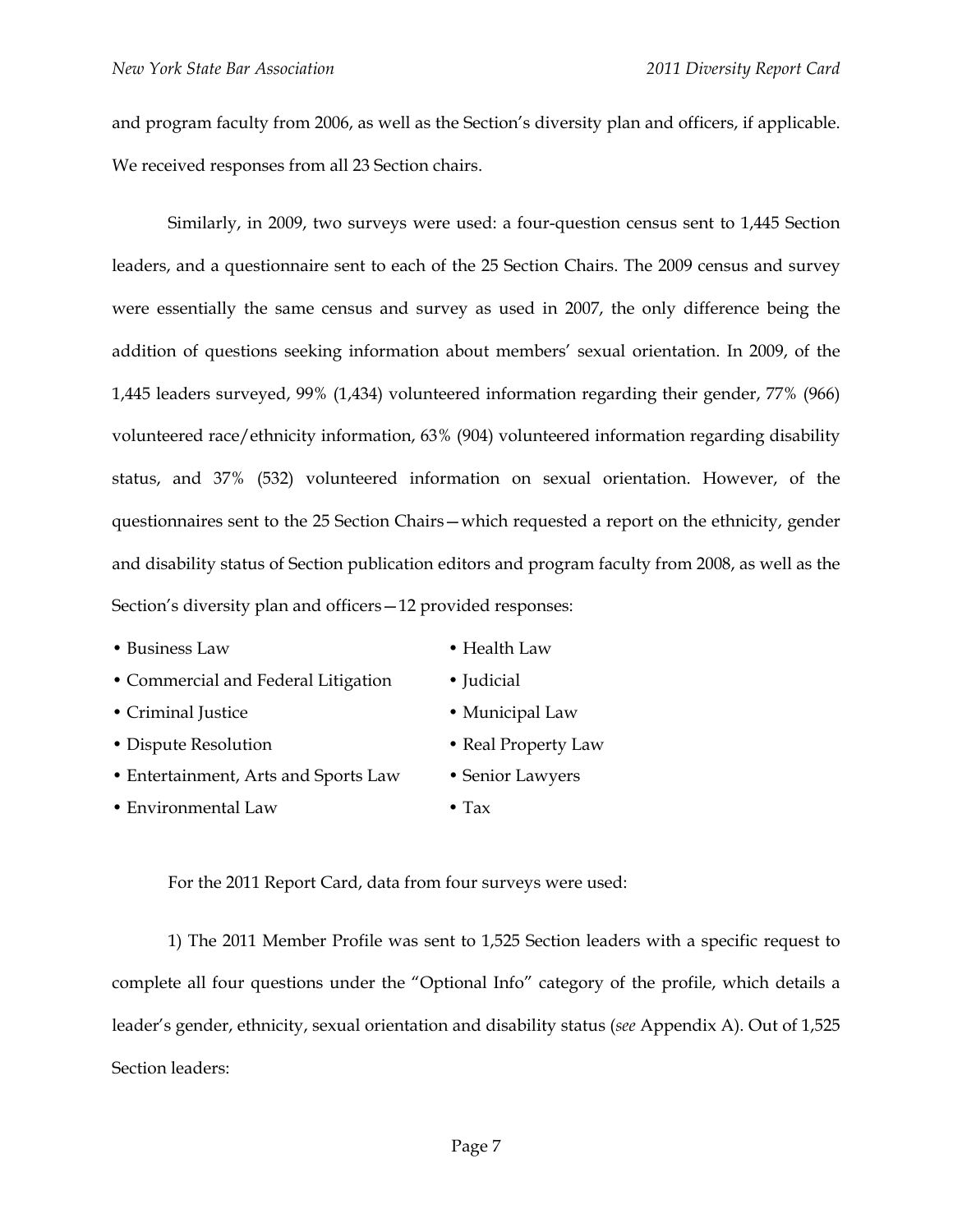- 1,517 provided gender information (99%);
- 1,110 provided ethnic information (73%); 47 declined to answer and 368 provided no data;
- 1,014 provided disability status (67%); 125 declined to answer and 386 provided no data;
- 721 provided sexual orientation status (47%); 70 declined to answer and 734 provided no data.

2) A similar four-question form was sent to Section publication editors (*see* Appendix B). Editors from 14 of the 24 Sections that have member newsletters replied to the form.

3) Section chairs were sent the Diversity Initiatives questionnaire (*see* Appendix C). All Sections completed the questionnaire, responses to which appear at the end of this report.

4) With the assistance of the NYSBA's Meetings Department, Sections completed programming questionnaires detailing the gender, ethnicity, sexual orientation and disability status of their program chairs and speakers (*see* Appendix D).

#### **Summary**  *Section Leader Survey Response Rates*

|                           | 2007 | 2009 | 2011 |
|---------------------------|------|------|------|
| Gender                    | 99%  | 99%  | 99%  |
| Race / Ethnicity          | 78%  | 77%  | 73%  |
| Disability                | 55%  | 63%  | 67%  |
| <b>Sexual Orientation</b> | NA   | 37%  | 47%  |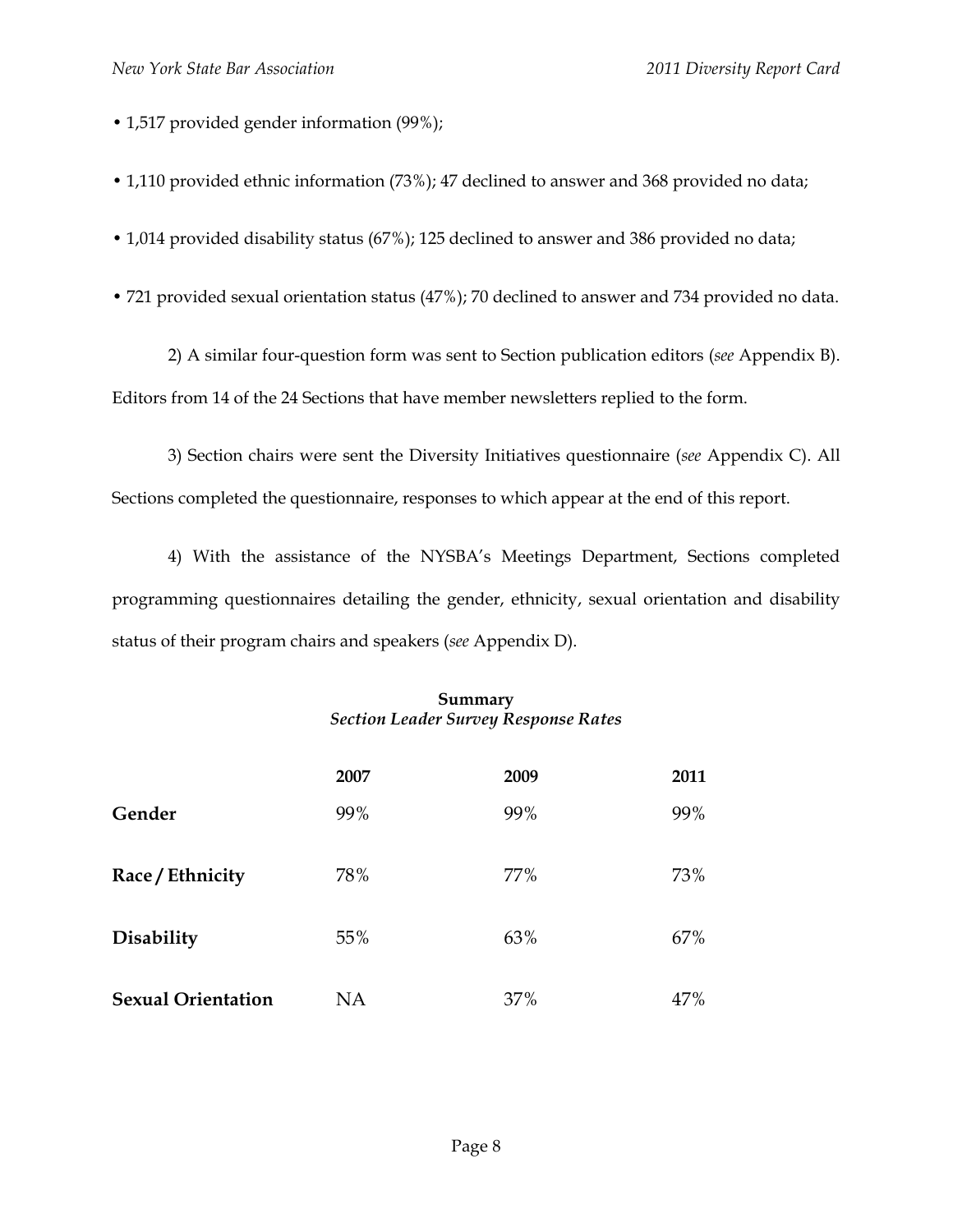#### **III. COMPARISON OF 2005, 2007, 2009 AND 2011**

#### **A. Gender**

In 2011, females comprised:

- 34% of overall Association membership,
- 31% of all Section members and
- 28% of all Section Leaders.

All of the Sections reported on gender, including the Dispute Resolution and Senior Lawyers Sections, each of which was formed in 2009. Female Association membership is up 4% from 2005 and female Section membership is up 6.5% from 2005.

In 2005, eight of the 23 Section chairs were female; in 2007, six of the 23 Section chairs were female and in 2009, six of 25 Section chairs were female. In 2011, seven of the 25 Sections have female chairs (*see* Summary Table on page 12).

#### **Section Executive Committee Composition by Gender**

In 2005, 11 Sections had an executive committee composition matching or exceeding their respective female membership:

- Antitrust Judicial
- 
- 
- Corporate Counsel Trial Lawyers
- 
- Environmental Law
- 
- Business Law Municipal Law
- Commercial and Federal Litigation Torts Insurance and Compensation Law
	-
- Elder Law Trusts and Estates Law

In 2007, the number of Sections with executive committee composition matching or exceeding their respective female membership remained the same, with two Sections dropped from the 2005 report and 2 new Sections added: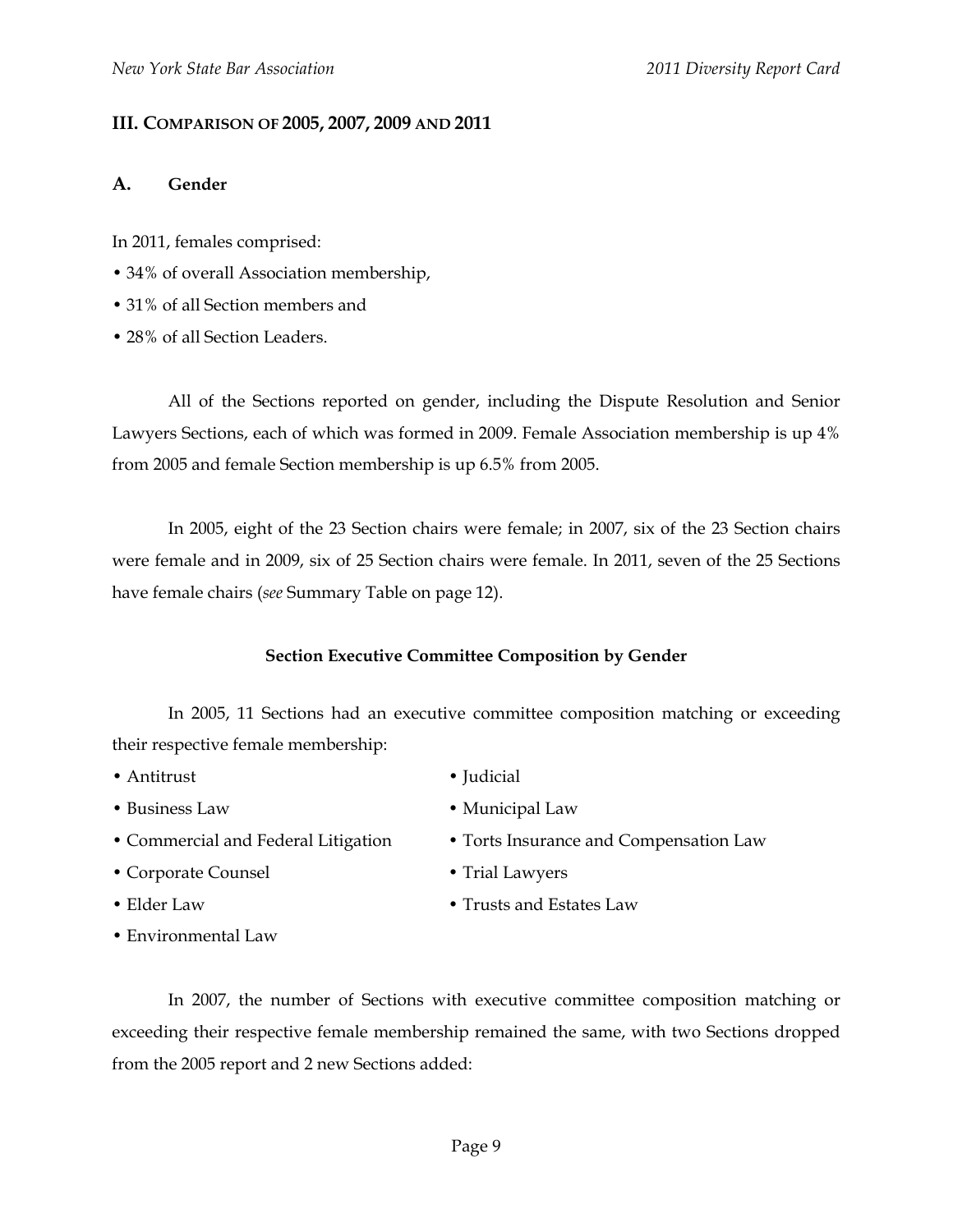- 
- 
- Commercial and Federal Litigation Judicial
- 
- 
- General Practice
- Antitrust Health Law
- Business Law Intellectual Property Law
	-
- Elder Law Municipal Law
- Food Drug and Cosmetic Law Torts Insurance and Compensation Law

In 2009, only eight of 25 Sections had an executive committee composition matching or exceeding its female membership:

- 
- Commercial and Federal Litigation Judicial
- Entertainment Arts and Sports Law Senior Lawyers
- 
- Business Law Intellectual Property Law
	-
	-
- Elder Law Torts Insurance and Compensation Law

In 2011, 10 Sections had matching or exceeding executive committee composition:

- Antitrust Commercial and Federal Litigation • Corporate Counsel • Food and Drug Law • Dispute Resolution • Intellectual Property Law • Entertainment Arts and Sports Law • Judicial
- Elder Law Senior Lawyers
- 

#### **Section Leadership Composition by Gender**

In 2005, the percentage of Section leaders (i.e., officers, executive committee members, committee chairs and subcommittee chairs) in the following 10 Sections matched or exceeded their respective female membership:

| • Antitrust                         | • Judicial                             |
|-------------------------------------|----------------------------------------|
| • Business Law                      | • Municipal Law                        |
| • Commercial and Federal Litigation | • Torts Insurance and Compensation Law |
| $\bullet$ Elder Law                 | • Trial Lawyers                        |
| • Environmental Law                 | • Trusts and Estates Law               |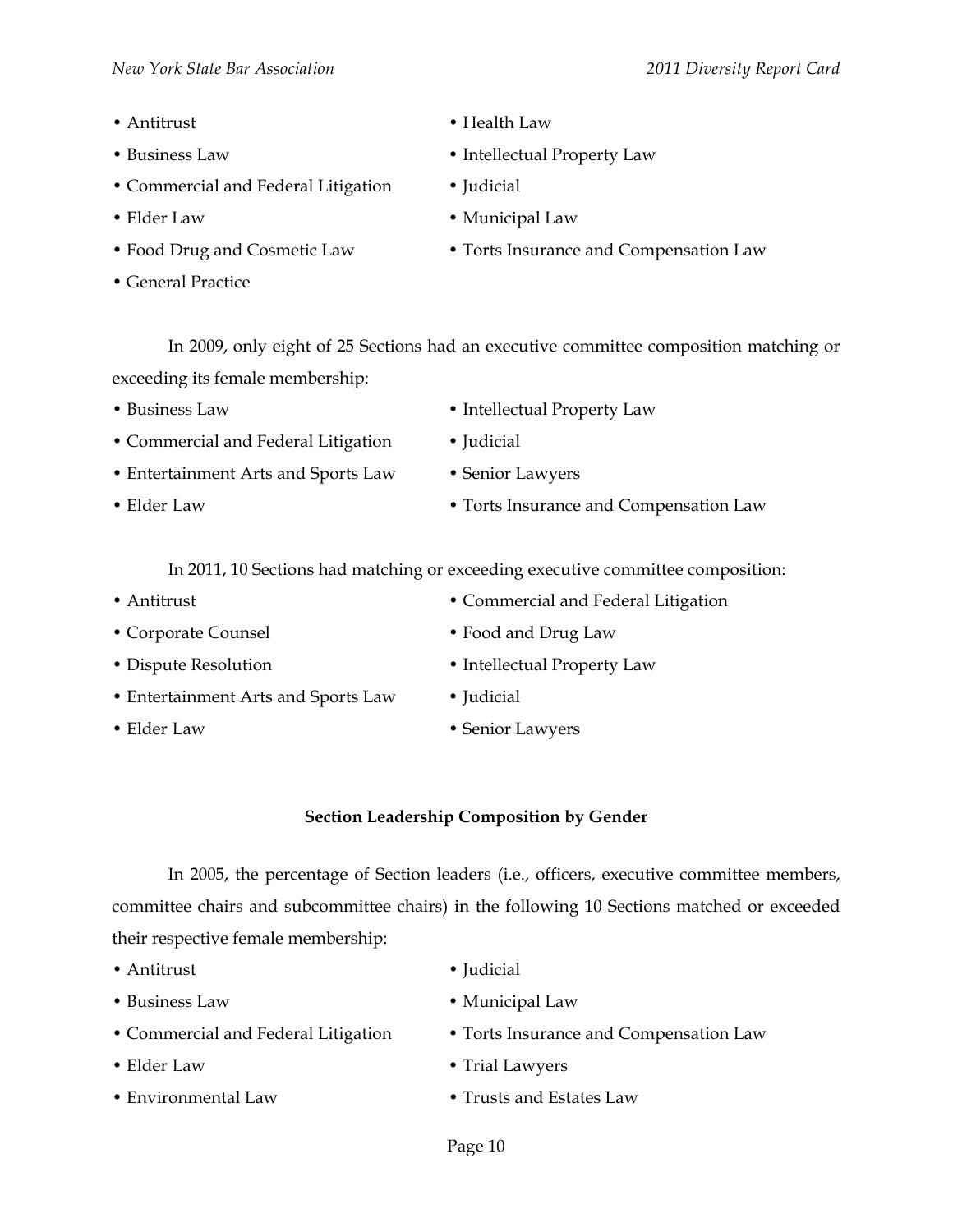That number increased to 14 Sections in 2007:

- Antitrust Health Law
- 
- Commercial and Federal Litigation Judicial
- Corporate Counsel Municipal Law
- 
- Food Drug and Cosmetic Law Trial Lawyers
- 
- 
- Business Law Intellectual Property Law
	-
	-
- Elder Law Torts Insurance and Compensation Law
	-
- General Practice Trusts and Estates Law

In 2009, the number dropped, with nine Sections having female leadership numbers equalling or exceeding the percentage of their female membership:

- 
- Business Law Judicial
- Commercial and Federal Litigation Senior Lawyers
- 
- Antitrust Intellectual Property Law
	-
	-
- Entertainment Arts and Sports Law Torts Insurance and Compensation Law
- Elder Law

In 2011, 11 Sections had leader composition percentages that matched or exceeded their respective female membership:

- Antitrust Food Drug and Cosmetic Law
- Corporate Counsel Intellectual Property Law
- Dispute Resolution Judicial
	-
- Entertainment Arts and Sports Law Senior Lawyers
- 
- Elder Law Trusts and Estates Law
- Commercial and Federal Litigation

Information about the gender makeup of the NYSBA's Executive Committee and House of Delegates appears at the end of this report.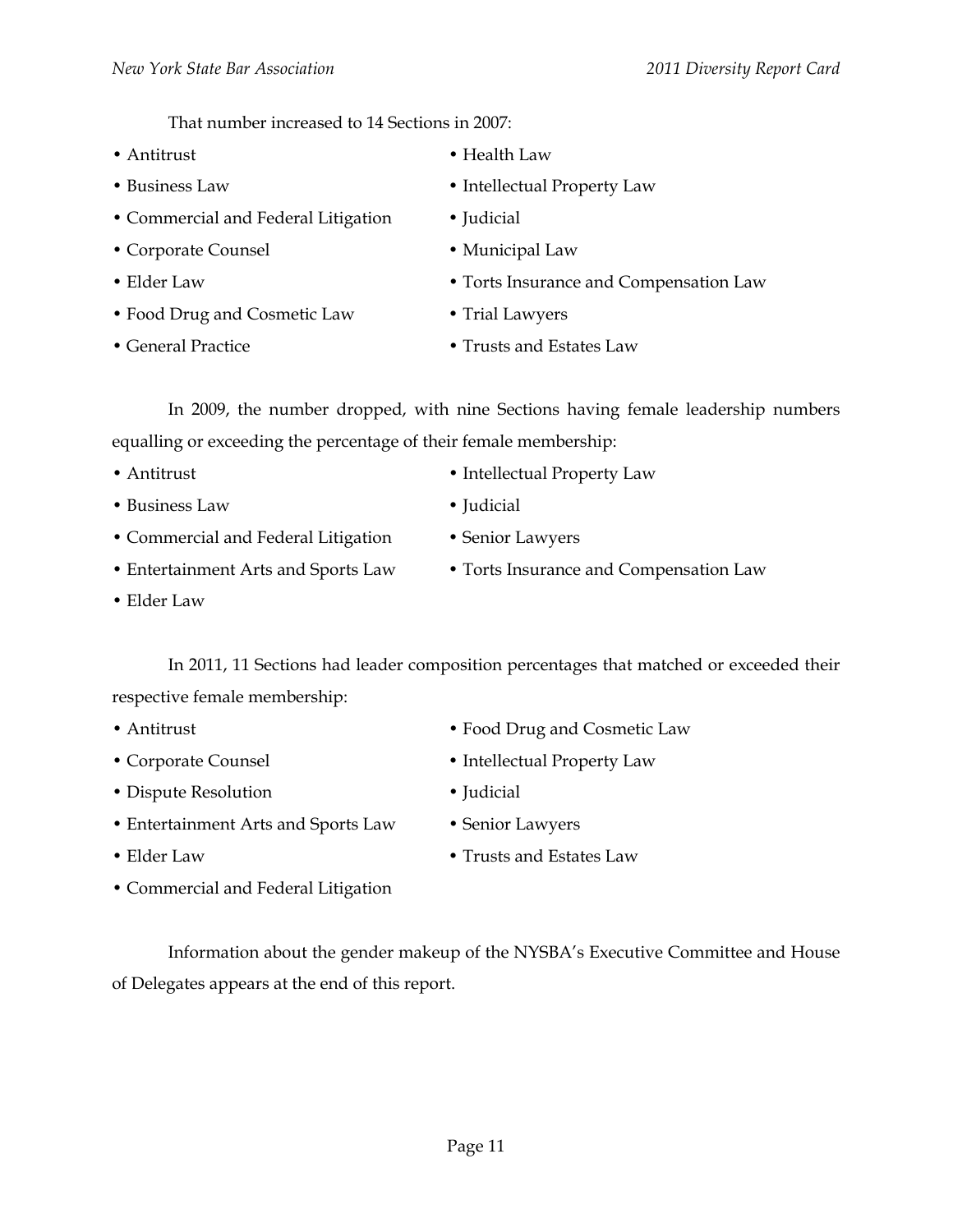|        | 2005 (23 Sections) | 2007    | 2009 (25 Sections) | 2011     |
|--------|--------------------|---------|--------------------|----------|
| Female | 8 (35%)            | 6(26%)  | 6(24%)             | 7(28%)   |
| Male   | 15(65%)            | 17(74%) | 19 (76%)           | 18 (72%) |

\_\_\_\_\_\_\_\_\_\_\_\_\_\_\_\_\_\_\_\_\_\_\_\_\_\_\_\_\_\_\_\_\_\_\_\_\_\_\_\_\_\_\_\_\_\_\_\_\_\_\_\_\_\_\_\_\_\_\_\_\_

#### **Summary**  *Section Chairs by Gender*

#### **Summary**

*Percentage of Section Executive Committees with Female Membership that Matches or Exceeds Percentage of Female Membership of the Section* 

|                                    | 2005 (23 Sections) | 2007       | 2009 (25 Sections) | 2011       |
|------------------------------------|--------------------|------------|--------------------|------------|
| <b>Number of Sections</b> 11 (48%) |                    | 11 $(48%)$ | 8 (32%)            | $10(40\%)$ |

#### **Summary**  *Percentage of Section Leadership (Female) that Matches or Exceeds Percentage of Female Membership of the Section*

|                                     | <b>2005 (23 Sections)</b> | 2007     | 2009 (25 Sections) | - 2011   |
|-------------------------------------|---------------------------|----------|--------------------|----------|
| <b>Number of Sections</b> $10(43%)$ |                           | 14 (61%) | 9 (36%)            | 11 (44%) |

#### **B. Sexual Orientation**

 This is the second time the Association has surveyed our membership as well as Section leadership with regard to sexual orientation. Among the general membership, 2.47% declined to provide their sexual orientation status, compared to 1.75% of Association membership declining to provide this information in 2009. Further, an additional 73.49% failed to respond in 2011, compared to 81.30% in 2009. We continue to extrapolate that just under 3% of Association members are lesbian, gay, bisexual or transgendered (LGBT). Of the 30.5% of Section members reporting their LGBT status, 2.85% identified themselves as LGBT, which is consistent with our overall membership, with 2.76% of overall members identifying themselves as LGBT. While a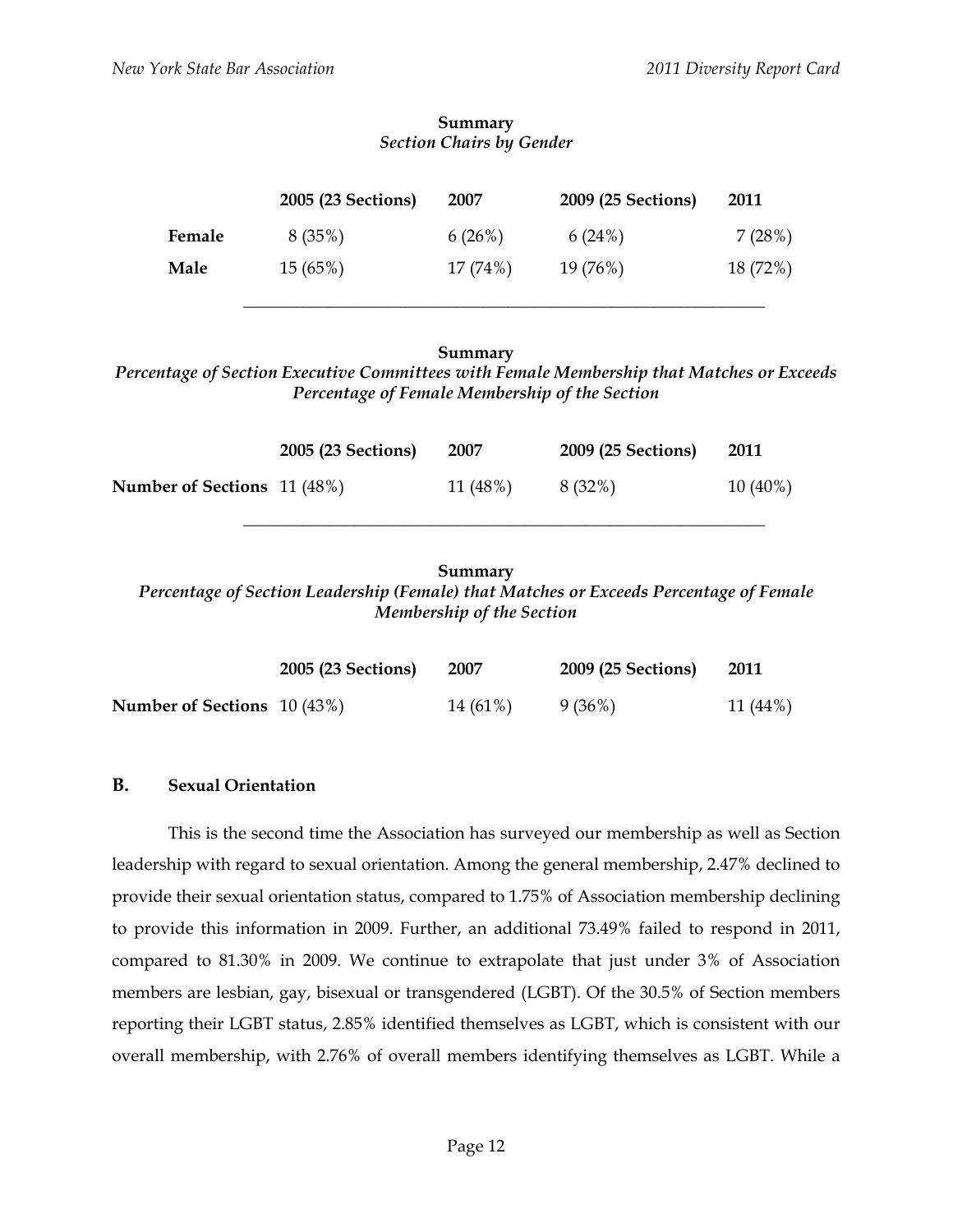far larger percentage of Section leaders (47%) disclosed their sexual orientation, only 1% of that total identified themselves as LGBT.

 Three Sections tied for the best overall survey response rate from its leadership ranks at 67%: Family Law, Judicial and Senior Lawyers. Several other Sections had a response rate of 50% or more: Elder Law, Labor and Employment Law, Real Property Law, Torts Insurance and Compensation Law, Trial Lawyers and Trusts and Estates.

The Section reporting the highest percentage of LGBT attorneys in leadership positions was Corporate Counsel, with 8.3% of that Section's leadership reporting LGBT status. Similar to the 2009 report, one-third (1/3) of Corporate Counsel Section's executive officers are LGBT, which is the highest reported among all the Sections.

A number of Sections reported a higher percentage of LGBT members than is reflected in the overall Association membership number of approximately 3%. Those Sections include the Judicial Section with over 5% of their overall Section membership (down from 6% in 2009). Other Sections reporting higher LGBT membership include Antitrust (3.57%), Corporate Counsel (3.94%), Entertainment, Arts and Sports Law (5.93%), Food, Drug and Cosmetic Law (3.75%), Heath Law (3.42%), International (3.03%), Intellectual Property Law (4.16%), Labor and Employment Law (3.73%), Tax (3.02%), and Young Lawyers with 5.9% of their membership reporting LGBT status. The lowest reported LGBT member rate is the Municipal Law Section at 1.11%.

The percentages by Section of leaders who "declined or failed to respond" ranged from 58.9% to 77.1%. However, it is worth noting that while "Decline to Answer" and "No data" results are high within all Sections, they are lower than the percentages reported in the 2009 Report Card.

In 2011, six Section executive committees had sexual orientation diversity equal to or greater than their respective Section membership: Corporate Counsel, Environmental Law, Family Law, Health Law, Judicial, and Tax.

Information about the sexual orientation makeup of the NYSBA's Executive Committee and House of Delegates appears at the end of this report.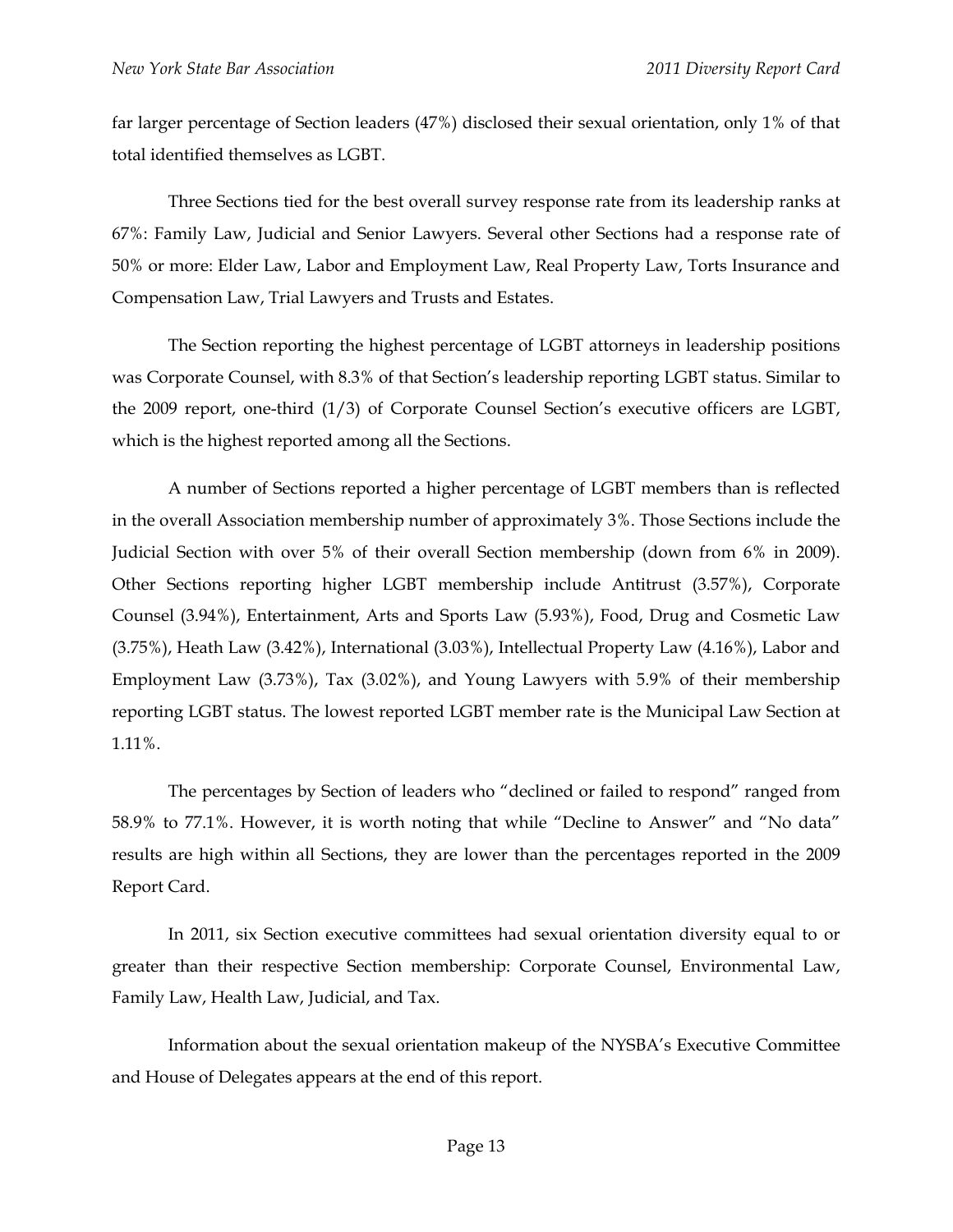#### **C. Ethnic and Racial Diversity**

 In 2011, ethnic and racial minorities comprised 11.82% of the overall Association membership, up slightly from 11.38% in 2009, 10.78% in 2007 and 10.07% in 2005. The percentage of ethnic/racial minority participation in each of the Sections, however, varied greatly.

 Similar to 2009, 10 out of 25 Sections had membership percentages of ethnic/racial minorities greater than the 11.82% of the overall Association membership. The Sections with the highest percentages were the Young Lawyers with 25.89% and International with 23.93%. Other Sections with higher percentages were Entertainment, Arts and Sports Law (19.51%), Intellectual Property Law (17.25%), Corporate Counsel (16.14%), Food Drug and Cosmetic Law (14.48), Judicial (13.60%), Antitrust (13.48%), Business Law (12.05%), and Dispute Resolution (11.88%). While the level of ethnic/racial minority participation in Section membership is important, the level of minority representation within Section leadership is even more important. The Committee believes that ethnic/racial minority participation in leadership encourages and sustains diversity in membership. Based on the data for "All Section Leaders" (which includes the executive committee members, officers, chairs of committees and the nominating committee of a Section), five Sections had a percentage of ethnic/racial minorities in leadership positions that was greater than the percentage among its membership, down from six Sections in 2009.

 Similar to findings in 2009, the percentages of ethnic/racial minorities on executive committees of Sections were mostly the same or close to the corresponding percentages for all Section leaders. Five Section executive committees had race/ethnic diversity equal to or greater than their respective membership: Criminal Law, Elder Law, Health Law, Judicial, and Torts Insurance and Compensation Law.

 In 2011, there was one diverse Section chair, compared with 2009 when there were no diverse chairs, and 2007, when two of 23 Section chairs were members of ethnic/racial minorities. However, since 2007, the number of Section members reporting their race/ethnicity has increased steadily: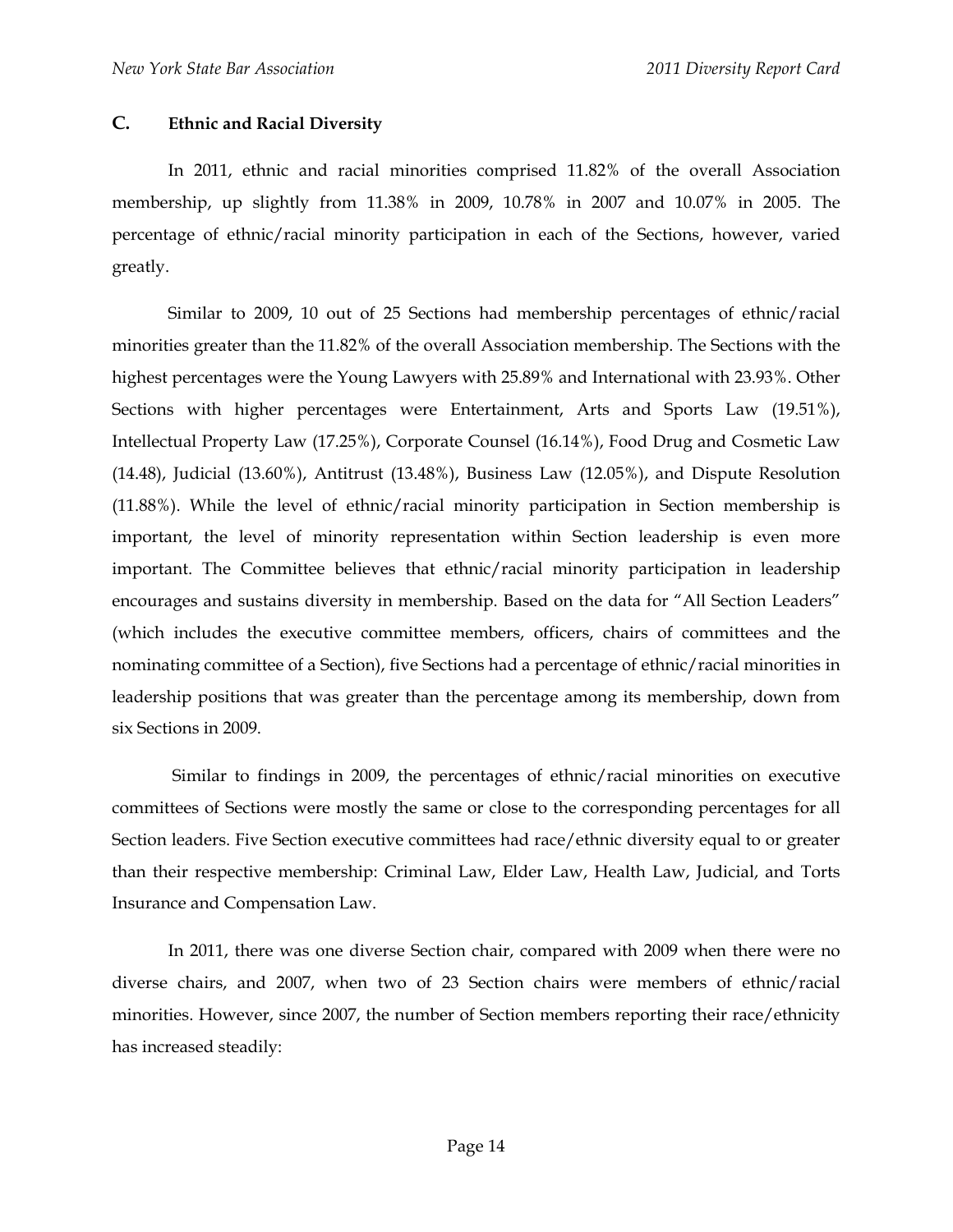- 1,517 in 2007
- 1,781 in 2009
- 2,001 in 2011.

The same holds true with Section leaders (84 in 2007, 88 in 2009 and 96 in 2011). Unfortunately, the number of Section members who decline to answer has increased as well from 19 in 2007 to 405 in 2011. The same holds true for Section leaders—18 in 2007 and 2009, which then more than doubled to 47 in 2011. This increasing trend of members who decline to provide these data is not specific to the category of race and ethnicity.

In 2011, the percentage of ethnic/racial minorities in the Executive Committee of the Association was 28%, an increase from 23.08% in 2009.

All members of NYSBA's current Executive Committee provided their racial/ethnic data. And of the approximately 300 reported responses from the members of NYSBA's House of Delegates, 243 provided race/ethnicity data, 2 declined to answer and 55 provided no data. This compares with 242 providing data in 2009, 1 declining to answer and 50 providing no data, for a total of 293 responses.

Information about the racial makeup of the NYSBA's Executive Committee and House of Delegates appears at the end of this report.

#### **Summary**  *Ethnicity of Overall NYSBA Membership*

|      |       | Asian/Pacific African American Hispanic Multiple Race Native American Other Caucasian |          |                                       |          |       |              |
|------|-------|---------------------------------------------------------------------------------------|----------|---------------------------------------|----------|-------|--------------|
| 2005 | 3.76% | 2.57%                                                                                 | 1.95%    | $\hspace{0.05cm}$ – $\hspace{0.05cm}$ | $0.29\%$ |       | 1.51% 89.92% |
| 2007 | 4.28% | 2.72%                                                                                 | $2.02\%$ | $\hspace{0.05cm}$ – $\hspace{0.05cm}$ | $0.26\%$ | 1.49% | 89.23%       |
| 2009 | 4.53% | 3.00%                                                                                 | 2.25%    | 0.15%                                 | 0.28%    | 1.50% | 88.29%       |
| 2011 | 4.84% | 3.06%                                                                                 | 2.37%    | $0.25\%$                              | $0.26\%$ | 1.59% | 87.63%       |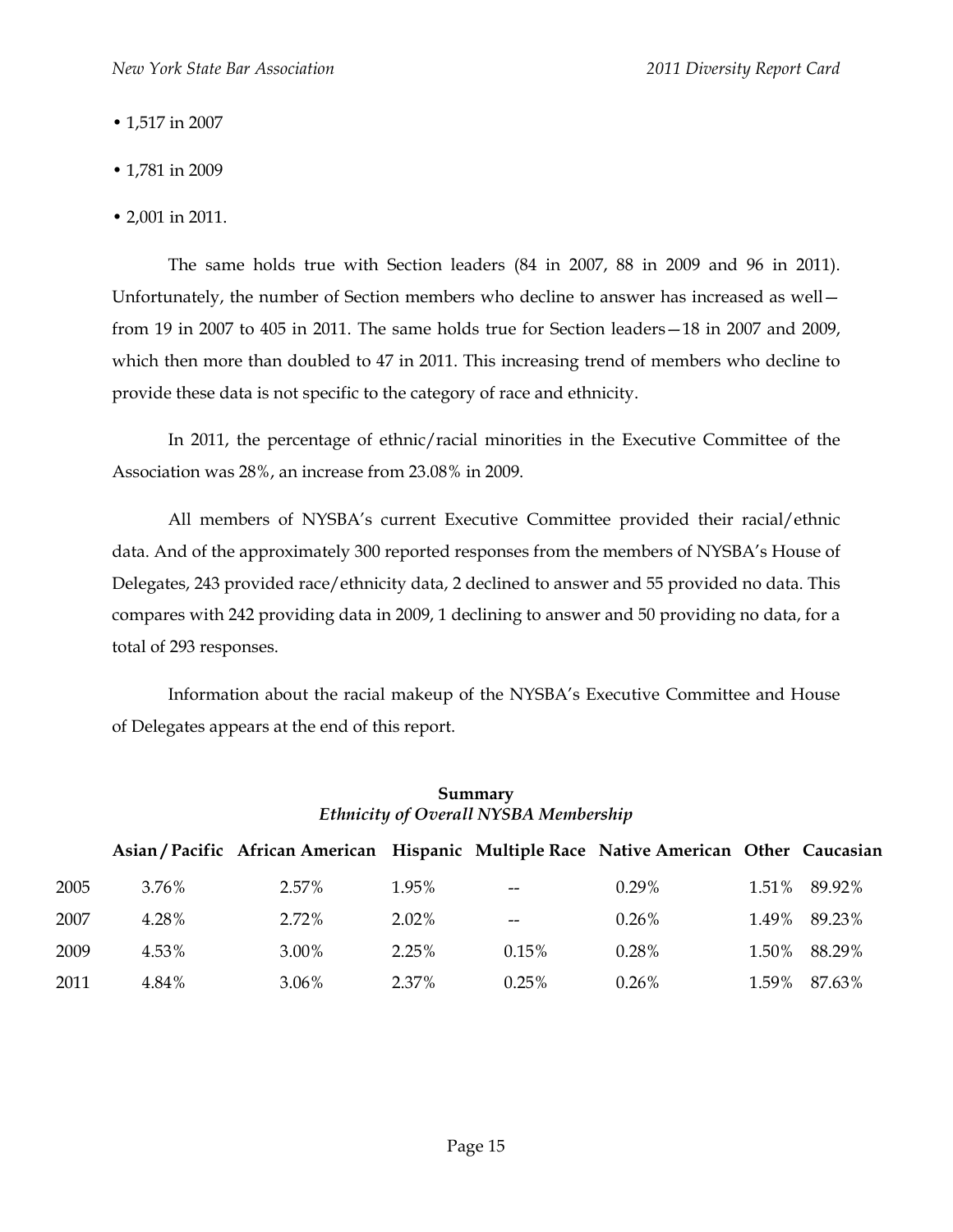|      |       | Asian/Pacific African American Hispanic Multiple Race Native American Other Caucasian |       |                          |          |       |        |
|------|-------|---------------------------------------------------------------------------------------|-------|--------------------------|----------|-------|--------|
| 2005 | 2.93% | 2.19%                                                                                 | 1.59% | $- -$                    | 0.23%    | 1.37% | 91.69% |
| 2007 | 3.15% | 2.47%                                                                                 | 1.71% | $\overline{\phantom{m}}$ | 0.20%    | 1.39% | 91.08  |
| 2009 | 3.23% | $2.60\%$                                                                              | 2.00% | 0.18%                    | 0.25%    | 1.27% | 90.47% |
| 2011 | 3.53% | 2.90%                                                                                 | 2.09% | $0.31\%$                 | $0.23\%$ | 1.32% | 89.62% |

#### **Summary**  *Ethnicity of Overall Section Membership*

#### **D. Disability**

 In 2007, 0.39% of all NYSBA members answered yes to having a disability, while 10.49% answered no. In 2009, 0.53% of all members answered yes to having a disability, and 30.28% answered no. In 2011, 0.81% answered yes to having a disability, and 34.03% answered no. While the percentage of NYSBA members who reported their disability status has increased over the past three reporting periods, the majority of members continue not to report their status (either by declining to answer or, most often, by not providing any response.

Percentage responses by Section members over the last three reporting periods are below and show similar increases. However, similar to overall membership, the majority of Section members do not report their status:

|            | 2007     | 2009   | 2011     |
|------------|----------|--------|----------|
| <b>Yes</b> | $0.28\%$ | 0.41%  | $0.79\%$ |
| No         | 13.13%   | 37.08% | 42.71%   |

Section leadership responses indicate the majority of leaders have been reporting their disability status:

|                | 2007   | 2009   | 2011   |
|----------------|--------|--------|--------|
| Yes            | 1.33%  | 1.23%  | 1.57%  |
| N <sub>0</sub> | 53.43% | 61.33% | 64.92% |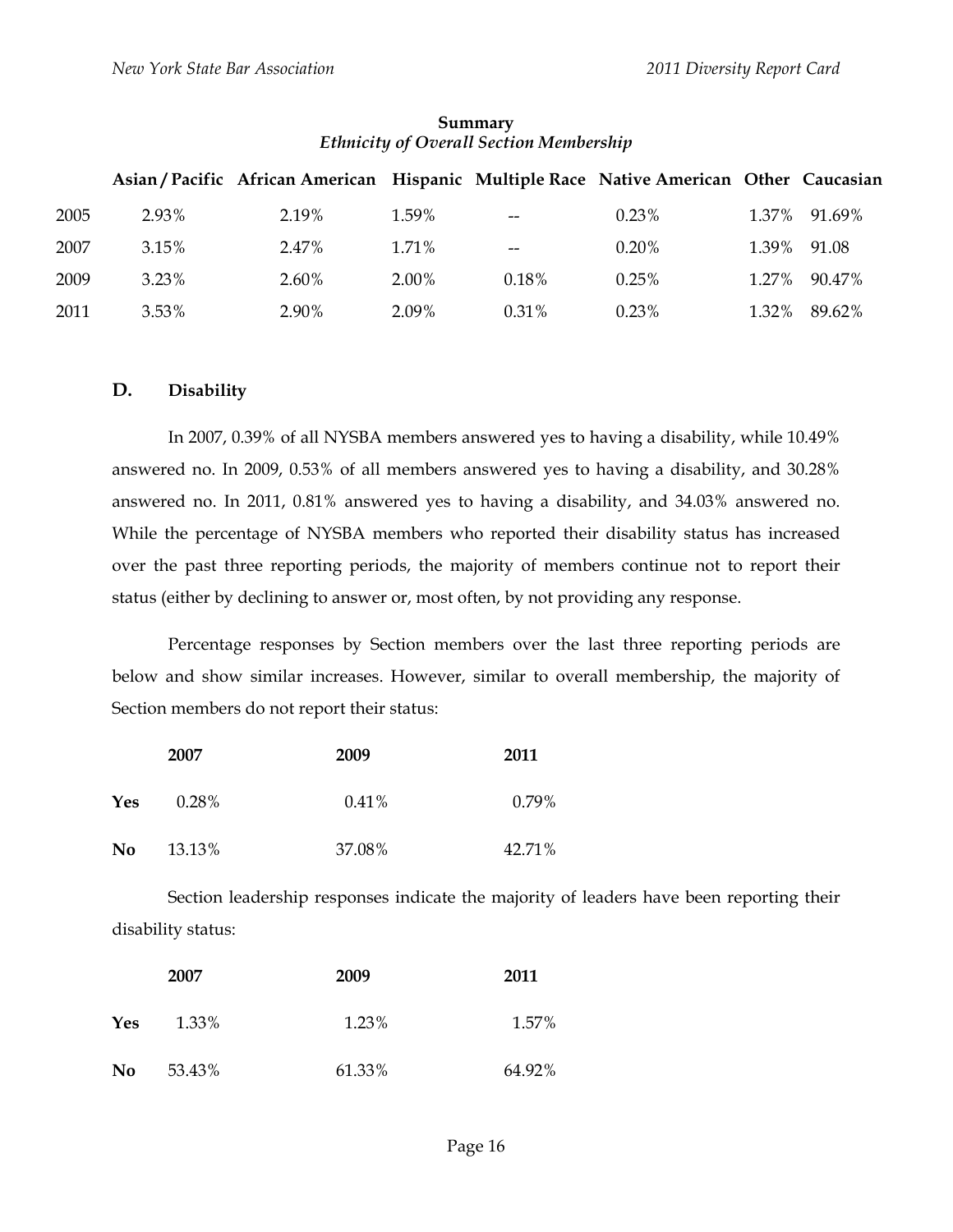Percentage responses from Section Chairs also show the majority of chairs provide their disability status:

|                | 2007    | 2009   | 2011    |
|----------------|---------|--------|---------|
| Yes            | $0.0\%$ | 4.00%  | $0.0\%$ |
| N <sub>0</sub> | 82.61%  | 72.00% | 82.14%  |

NYSBA's Executive Committee member responses regarding their disability status appear below:

|     | 2007    | 2009   | 2011    |
|-----|---------|--------|---------|
| Yes | $0.0\%$ | 3.70%  | $0.0\%$ |
| No  | 67.86%  | 85.19% | 77.78%  |

Members of NYSBA's House of Delegates have been reporting their disability status since 2009. Their results are below:

| 2009 |        | 2011     |
|------|--------|----------|
| Yes  | 1.71%  | $0.67\%$ |
| No   | 65.87% | 64.00%   |

In addition to a member responding yes or no regarding disability status, a third option is "decline to answer." There has been a significant increase in the number of members who have declined to answer this question from 2006 – 2007 through the 2010 – 2011 reporting periods.

In 2007, 3.32% of all NYSBA members declined to answer as to their disability status. That percentage increased to 5.40% in 2009 and 7.68% in 2011. When looking at responses by Section members, the numbers are even higher—4.29% declined to answer in 2007, versus 7.21% in 2009 and 10.28% in 2011.

The number of Section chairs who declined to answer in 2009 more than tripled to 16%, before settling back to 7.14% in 2011.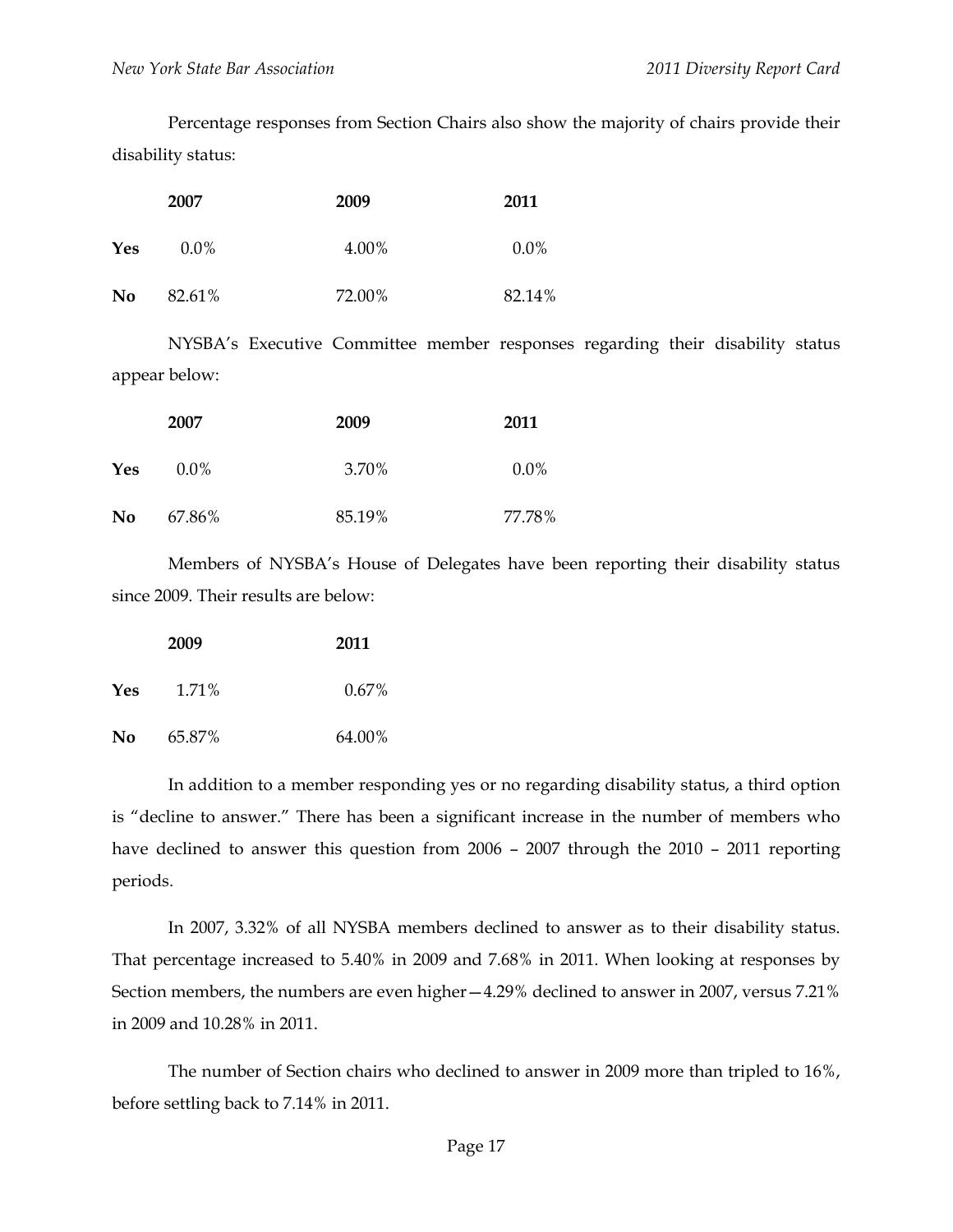For both 2009 and 2011, 7.41% of NYSBA's Executive Committee members declined to answer their disability status.

Finally, in 2009, 9.22% of the members in NYSBA's House of Delegates declined to answer as to their disability status, compared to 11.33% in 2011.

These numbers could indicate an increasing awareness and—more critically—a heightened sensitivity to individual disability status. Comparatively, the percentage of all NYSBA members who declined to answer as to their sexual orientation averaged 2.11% over the last two reporting periods, versus 6.54% of members who declined to answer as to their disability status. However, the number of members who declined to answer as to their sexual orientation did increase from 1.75% in 2009 to 2.47% in 2011, and similar increases of members declining to answer as to their sexual orientation can be found in most categories (specifically within Section membership, Section leaders, and NYSBA's House of Delegates) though the increases have not been as dramatic as with the disability question.

#### **IV. RECOMMENDATIONS**

 The New York State Bar Association has made a strong commitment to enhancing diversity in all areas of participation, from leadership to membership. In addition to the following recommendations, it is our hope that the initiatives discussed in Part I of this report, including the President's Section Diversity Challenge and the new Department of Section Services, will further our diversity efforts by helping the Sections to meet their diversity goals and facilitating their participation in projects such as this Report Card.

 (1) This report will be distributed to Section leaders for review and discussion with the chairs of the Diversity and Inclusion Committee and the Membership Committee in December 2011, with a subsequent presentation at the January 2012 meeting of the House of Delegates. The Committee plans to post this report on its Home Page of the Association's Web site and the results reported in the *State Bar News*. Sections will be encouraged to use President Doyle's 2011 – 2012 Section Diversity Challenge as a starting point to address diversity and inclusion issue over the coming years—by encouraging Section members to self-report diversity status and maintaining a welcoming environment in the Section for all attorneys. Both the committees on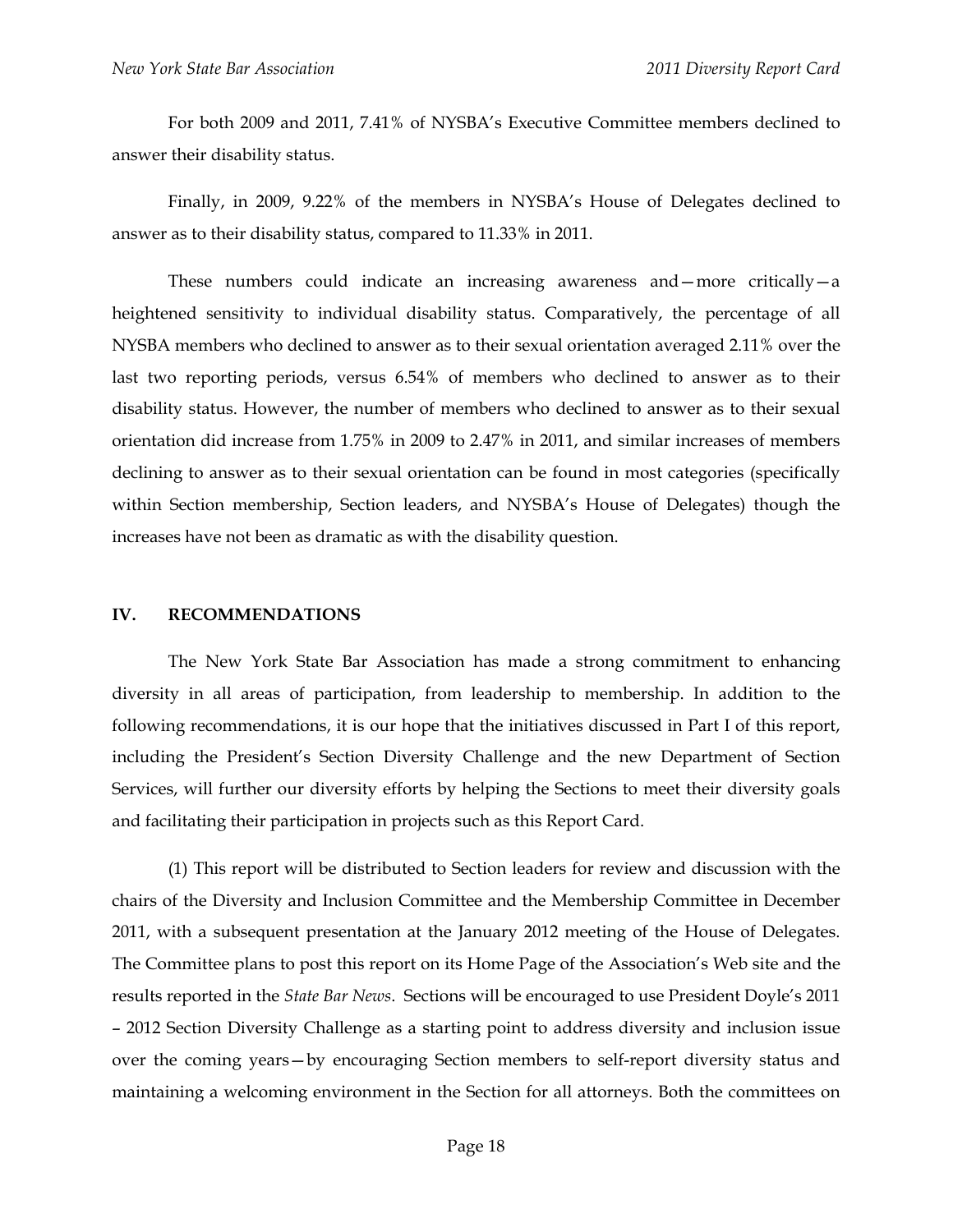Diversity and Inclusion and Membership will continue to be available to work with Sections on maintaining and enhancing their diversity.

 (2) The Committee on Diversity and Inclusion, in collaboration with the Association's Department of Section Services and the Manager of Bar Services, will provide Section leaders with the support needed to collaborate with minority bar associations in an effort to attract new Section members. This effort should continue to include events that serve to bring together Section leaders with minority bar association leaders.

 (3) The Committee on Minorities in the Profession conducted a program at the 2009 Annual meeting which brought together minority bar association leaders from across the state. This was an informative and effective program. NYSBA leadership has since met at least annually with leaders of minority bar associations from across the state. We suggest that efforts like this be continued Association-wide to express and promote the Association's dedication to diversity and inclusion among its leadership and membership.

(4) The Association should continue to promote effective communications and relationship building with its members, Section and other leaders regarding the importance of accurate self-reporting for purposes of collecting diversity data. This could include regular information sessions in the 12 months between the release of the current report and the commencement of collecting data for the next report.

 (5) The administration of the survey and analysis thereof requires significant staff support. This year the responsibility of the report was moved to the Department of Bar Services, which secured the participation of the Section Chairs, analyzed the raw data and prepared the 2011 Report. We believe that the administration of the survey should be primarily staff-driven and that adequate staff or alternative resources, such as an intern or law student, be provided for that purpose in the future. Given our deep commitment to diversity and inclusion at every level of the Association and the profession, we believe that this vital project should remain an Association priority and that we continue to evaluate and report to the membership on a biennial basis the progress of our ongoing efforts within our leadership, membership and activities to fulfill that commitment.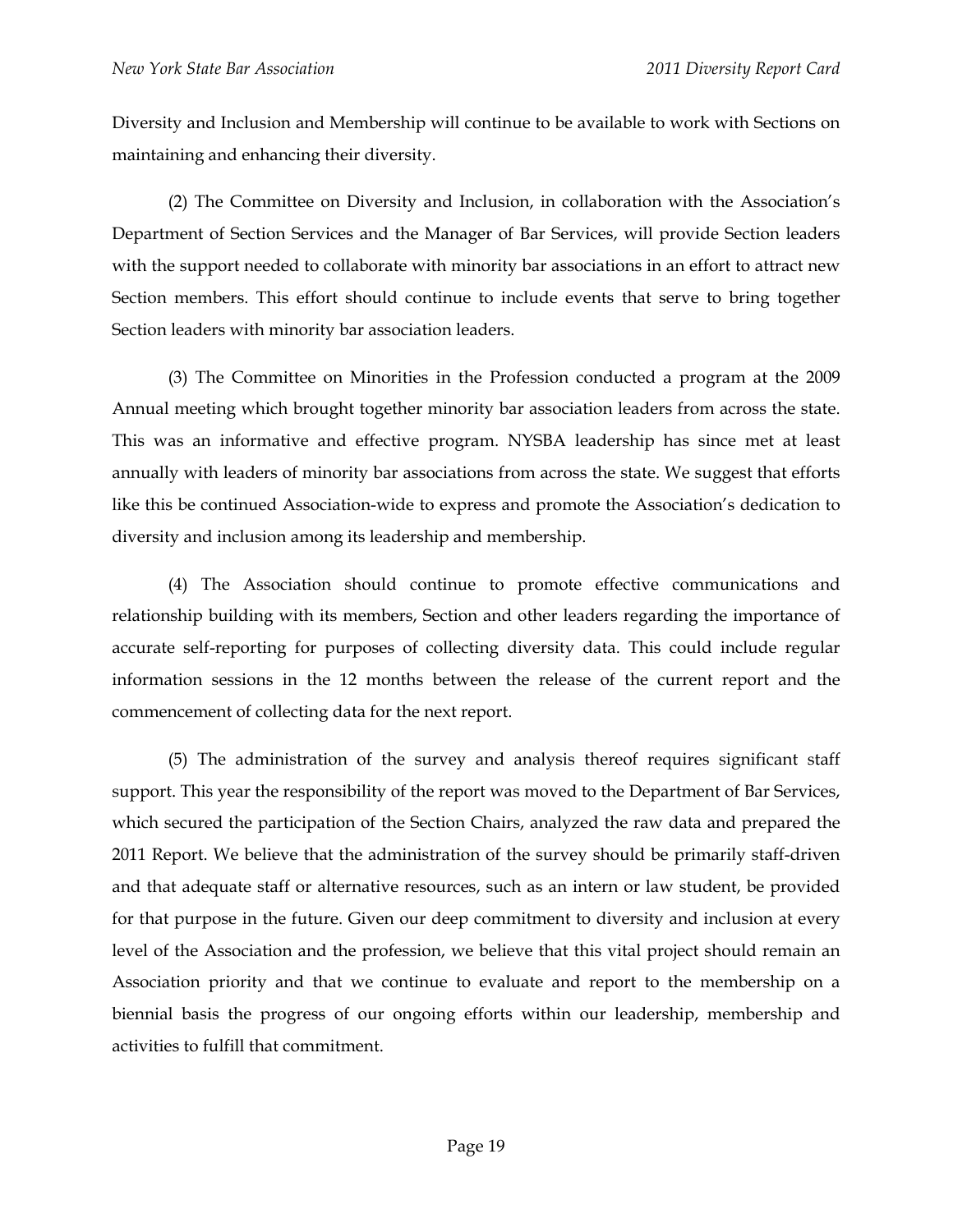

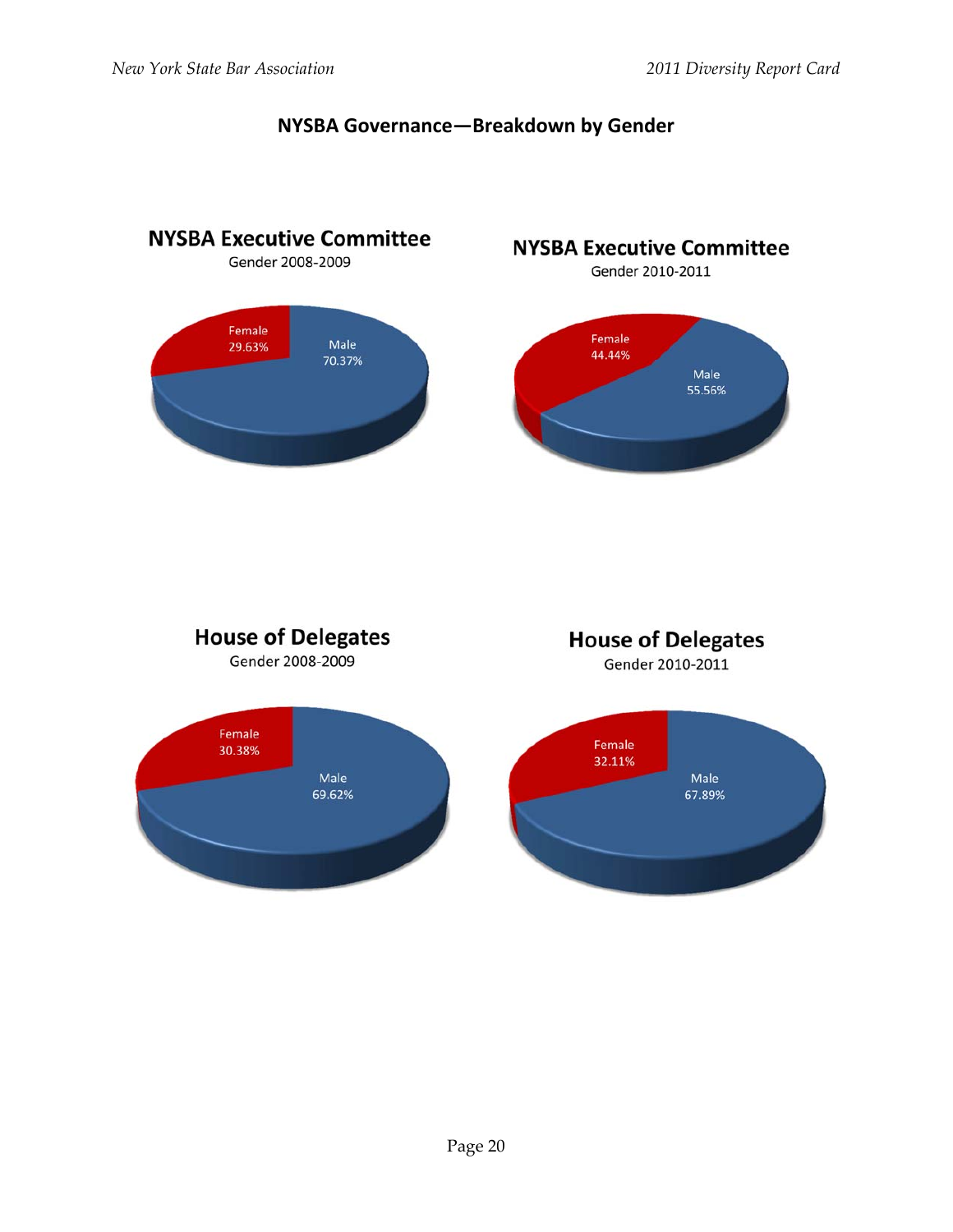### **NYSBA Governance—Breakdown by Race / Ethnicity**

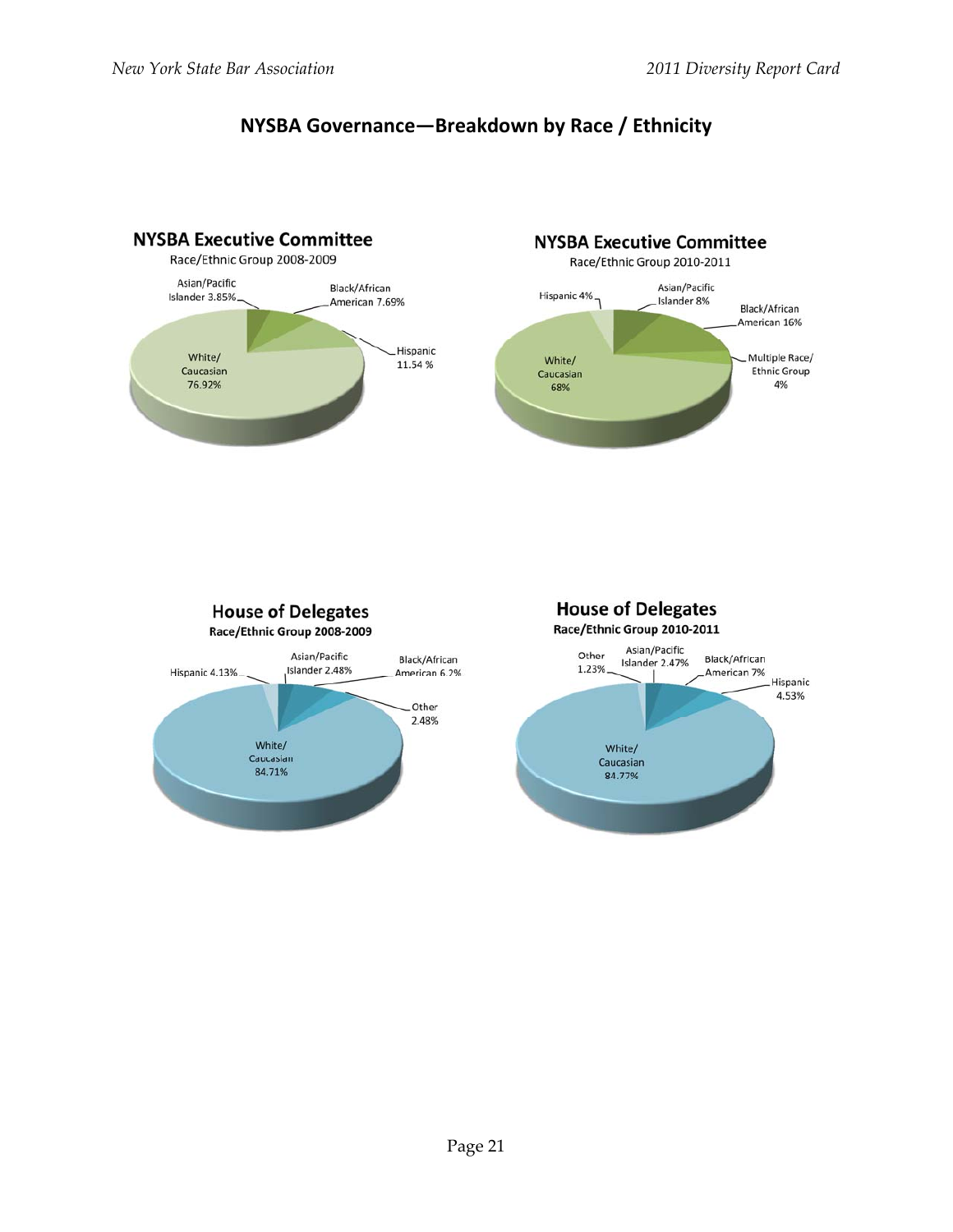### **NYSBA Governance—Breakdown by Sexual Orientation**

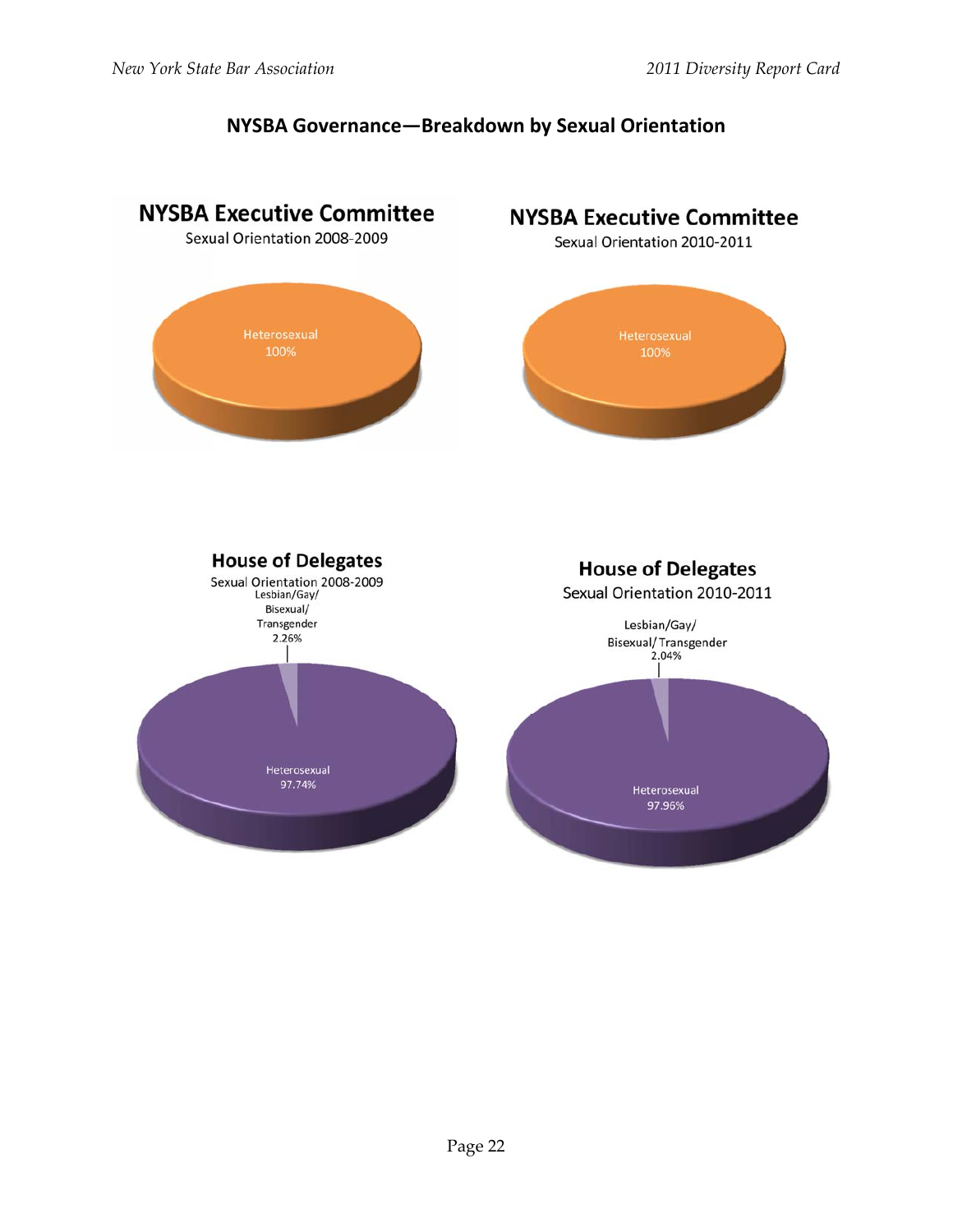#### **COMMITTEE ON DIVERSITY AND INCLUSION**

#### **2011-2012**

#### BETTY LUGO, CO-CHAIR

#### KENNETH G. STANDARD, CO-CHAIR

SHARON STERN GERSTMAN, CHAIR, DIVERSITY REPORT CARD SUBCOMMITTEE

| <b>SAMUEL F. ABERNETHY</b>    | MICHAEL I. BERNSTEIN                |
|-------------------------------|-------------------------------------|
| TYLYN L. BOZEMAN              | <b>KEIKI-MICHAEL CABANOS</b>        |
| <b>NELSON CASTILLO</b>        | PETER L. CEDENO                     |
| HON. CHERYL E. CHAMBERS       | <b>WILFRED URIAH CODRINGTON III</b> |
| <b>TRACEE E. DAVIS</b>        | PAULA TARYN EDGAR                   |
| <b>WILLIAM EDWARDS</b>        | <b>ANTHONY Q. FLETCHER</b>          |
| <b>SHEILA A. GADDIS</b>       | <b>GLINNESA D. GAILLARD</b>         |
| <b>LOREN GESINSKY</b>         | <b>CLAIRE P. GUTEKUNST</b>          |
| HON. HELENA HEATH-ROLAND      | <b>MELANIE DYANI HENDRY</b>         |
| <b>JOHN ERIC HIGGINS</b>      | <b>ILLONKA JAVETTE HINES</b>        |
| <b>FAWN M. HORVATH</b>        | <b>SANDRA H. IRBY</b>               |
| ELISE B. JAFFE                | ROSEVELIE MARQUEZ MORALES           |
| <b>TANIA MAZUMDAR</b>         | <b>BENU MEHRA</b>                   |
| <b>MEDEA ANSARI MYERS</b>     | <b>KENDRICK P. PATTERSON</b>        |
| HON. MARK L. POWERS           | FATIMAT O. REID                     |
| <b>MANUEL A. ROMERO</b>       | <b>ASAAD KURSHEED SIDDIQI</b>       |
| <b>KAREN STANISLAUS</b>       | HON. LESLIE E. STEIN                |
| <b>JERRY GEORGE VATTAMALA</b> | <b>JACK ZAREMSKI</b>                |

LILLIAN M. MOY, EXECUTIVE COMMITTEE LIAISON

MARK WILSON, NYSBA STAFF LIAISON